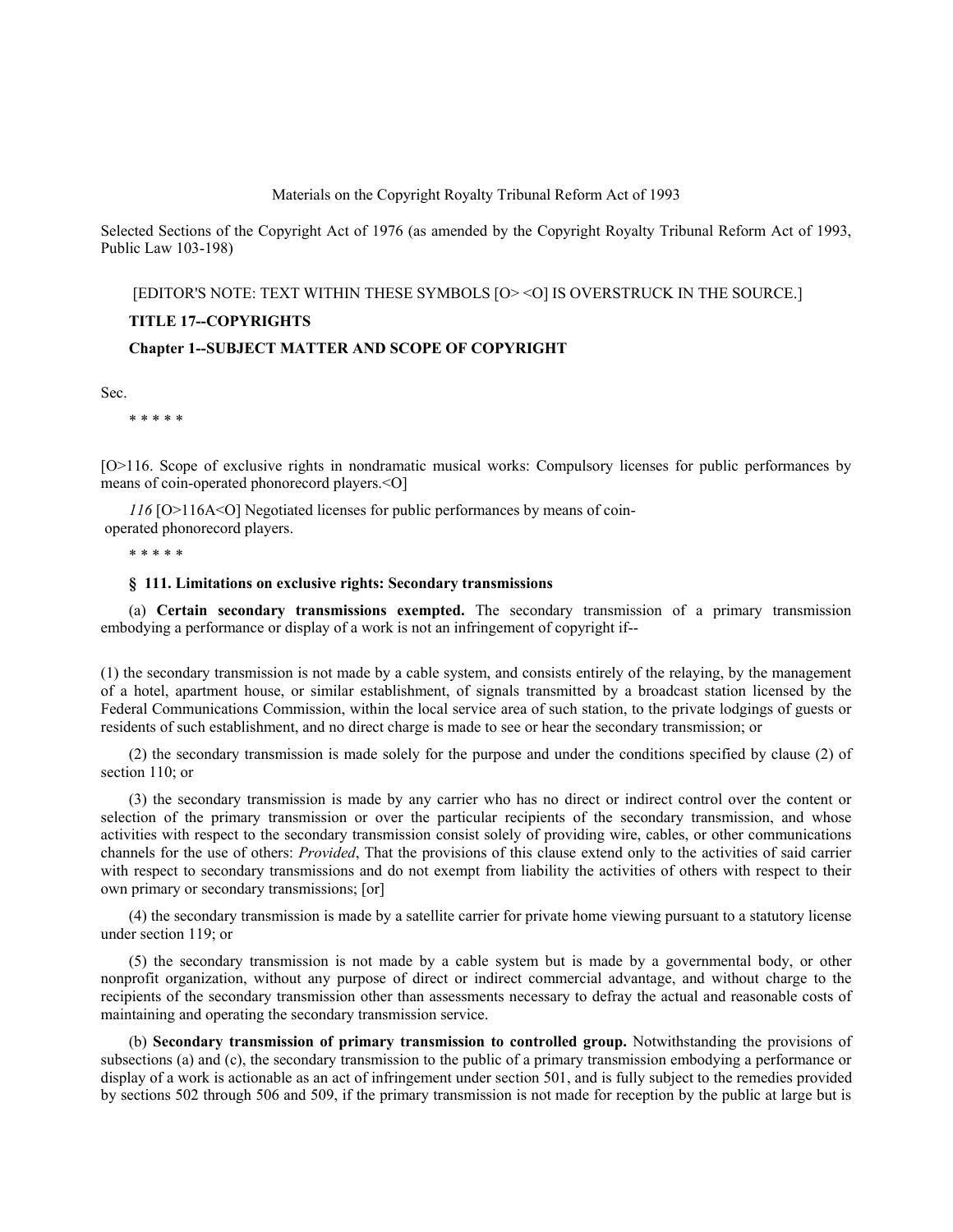controlled and limited to reception by particular members of the public: *Provided, however*, That such secondary transmission is not actionable as an act of infringement if--

(1) the primary transmission is made by a broadcast station licensed by the Federal Communications Commission; and

(2) the carriage of the signals comprising the secondary transmission is required under the rules, regulations, or authorizations of the Federal Communications Commission; and

(3) the signal of the primary transmitter is not altered or changed in any way by the secondary transmitter.

#### (c) **Secondary transmissions by cable systems.**

(1) Subject to the provisions of clauses (2), (3), and (4) of this subsection, secondary transmissions to the public by a cable system of a primary transmission made by a broadcast station licensed by the Federal Communications Commission or by an appropriate governmental authority of Canada or Mexico and embodying a performance or display of a work shall be subject to compulsory licensing upon compliance with the requirements of subsection (d) where the carriage of the signals comprising the secondary transmission is permissible under the rules, regulations, or authorizations of the Federal Communications Commission.

(2) Notwithstanding the provisions of clause (1) of this subsection, the willful or repeated secondary transmission to the public by a cable system of a primary transmission made by a broadcast station licensed by the Federal Communications Commission or by an appropriate governmental authority of Canada or Mexico and embodying a performance or display of a work is actionable as an act of infringement under section 501, and is fully subject to the remedies provided by sections 502 through 506 and 509, in the following cases:

(A) where the carriage of the signals comprising the secondary transmission is not permissible under the rules, regulations, or authorizations of the Federal Communications Commission; or

(B) where the cable system has not deposited the statement of account and royalty fee required by subsection (d).

(3) Notwithstanding the provisions of clause (1) of this subsection and subject to the provisions of subsection (e) of this section, the secondary transmission to the public by a cable system of a primary transmission made by a broadcast station licensed by the Federal Communications Commission or by an appropriate governmental authority of Canada or Mexico and embodying a performance or display of a work is actionable as an act of infringement under section 501, and is fully subject to the remedies provided by sections 502 through 506 and sections 509 and 510, if the content of the particular program in which the performance or display is embodied, or any commercial advertising or station announcements transmitted by the primary transmitter during, or immediately before or after, the transmission of such program, is in any way willfully altered by the cable system through changes, deletions, or additions, except for the alteration, deletion, or substitution of commercial advertisements performed by those engaged in television commercial advertising market research: *Provided*, That the research company has obtained the prior consent of the advertiser who has purchased the original commercial advertisement, the television station broadcasting that commercial advertisement, and the cable system performing the secondary transmission: *And provided further*, That such commercial alteration, deletion, or substitution is not performed for the purpose of deriving income from the sale of that commercial time.

(4) Notwithstanding the provisions of clause (1) of this subsection, the secondary transmission to the public by a cable system of a primary transmission made by a broadcast station licensed by an appropriate governmental authority of Canada or Mexico and embodying a performance or display of a work is actionable as an act of infringement under section 501, and is fully subject to the remedies provided by sections 502 through 506 and section 509, if (A) with respect to Canadian signals, the community of the cable system is located more than 150 miles from the United States-Canadian border and is also located south of the forty-second parallel of latitude, or (B) with respect to Mexican signals, the secondary transmission is made by a cable system which received the primary transmission by means other than direct interception of a free space radio wave emitted by such broadcast television station, unless prior to April 15, 1976, such cable system was actually carrying, or was specifically authorized to carry, the signal of such foreign station on the system pursuant to the rules, regulations, or authorizations of the Federal Communications Commission.

(d) **Compulsory license for secondary transmissions by cable systems.**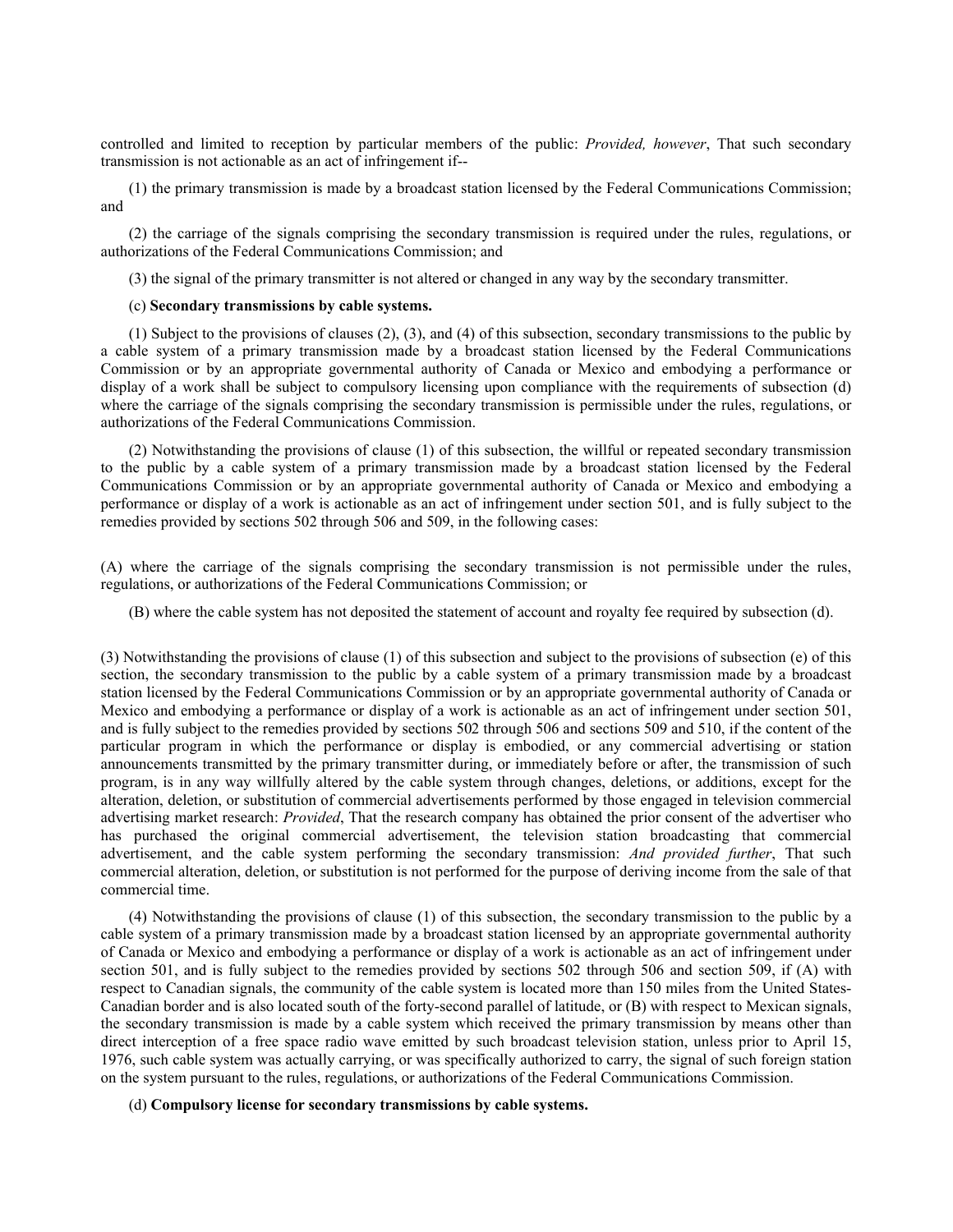(1) A cable system whose secondary transmissions have been subject to compulsory licensing under subsection (c) shall, on a semiannual basis, deposit with the Register of Copyrights, in accordance with requirements that the Register shall[O>, after consultation with the Copyright Royalty Tribunal (if and when the Tribunal has been constituted),<O] prescribe by regulation--

(A) a statement of account, covering the six months next preceding, specifying the number of channels on which the cable system made secondary transmissions to its subscribers, the names and locations of all primary transmitters whose transmissions were further transmitted by the cable system, the total number of subscribers, the gross amounts paid to the cable system for the basic service of providing secondary transmissions of primary broadcast transmitters, and such other data as the Register of Copyrights may[O>, after consultation with the Copyright Royalty Tribunal (if and when the Tribunal has been constituted),<O] from time to time prescribe by regulation. In determining the total number of subscribers and the gross amounts paid to the cable system for the basic service of providing secondary transmissions of primary broadcast transmitters, the system shall not include subscribers and amounts collected from subscribers receiving transmissions for private home viewing pursuant to section 119. Such statement shall also include a special statement of account covering any nonnetwork television programming that was carried by the cable system in whole or in part beyond the local service area of the primary transmitter, under rules, regulations, or authorizations of the Federal Communications Commission permitting the substitution or addition of signals under certain circumstances, together with logs showing the times, dates, stations, and programs involved in such substituted or added carriage; and

(B) except in the case of a cable system whose royalty is specified in subclause (C) or (D), a total royalty fee for the period covered by the statement, computed on the basis of specified percentages of the gross receipts from subscribers to the cable service during said period for the basic service of providing secondary transmissions of primary broadcast transmitters, as follows:

(i) 0.675 of 1 per centum of such gross receipts for the privilege of further transmitting any nonnetwork programming of a primary transmitter in whole or in part beyond the local service area of such primary transmitter, such amount to be applied against the fee, if any, payable pursuant to paragraphs (ii) through (iv);

(ii) 0.675 of 1 per centum of such gross receipts for the first distant signal equivalent;

(iii) 0.425 of 1 per centum of such gross receipts for each of the second, third, and fourth distant signal equivalents;

(iv) 0.2 of 1 per centum of such gross receipts for the fifth distant signal equivalent and each additional distant signal equivalent thereafter; and

in computing the amounts payable under paragraphs (ii) through (iv), above, any fraction of a distant signal equivalent shall be computed at its fractional value and, in the case of any cable system located partly within and partly without the local service area of a primary transmitter, gross receipts shall be limited to those gross receipts derived from subscribers located without the local service area of such primary transmitter; and

(C) if the actual gross receipts paid by subscribers to a cable system for the period covered by the statement for the basic service of providing secondary transmissions of primary broadcast transmitters total \$ 80,000 or less, gross receipts of the cable system for the purpose of this subclause shall be computed by subtracting from such actual gross receipts the amount by which \$ 80,000 exceeds such actual gross receipts, except that in no case shall a cable system's gross receipts be reduced to less than \$ 3,000. The royalty fee payable under this subclause shall be 0.5 of 1 per centum, regardless of the number of distant signal equivalents, if any; and

(D) if the actual gross receipts paid by subscribers to a cable system for the period covered by the statement, for the basic service of providing secondary transmissions of primary broadcast transmitters, are more than \$ 80,000 but less than \$ 160,000, the royalty fee payable under this subclause shall be (i) 0.5 of 1 per centum of any gross receipts up to \$ 80,000; and (ii) 1 per centum of any gross receipts in excess of \$ 80,000 but less than \$ 160,000, regardless of the number of distant signal equivalents, if any.

(2) The Register of Copyrights shall receive all fees deposited under this section and, after deducting the reasonable costs incurred by the Copyright Office under this section, shall deposit the balance in the Treasury of the United States, in such manner as the Secretary of the Treasury directs. [O>All funds held by the Secretary of the Treasury shall be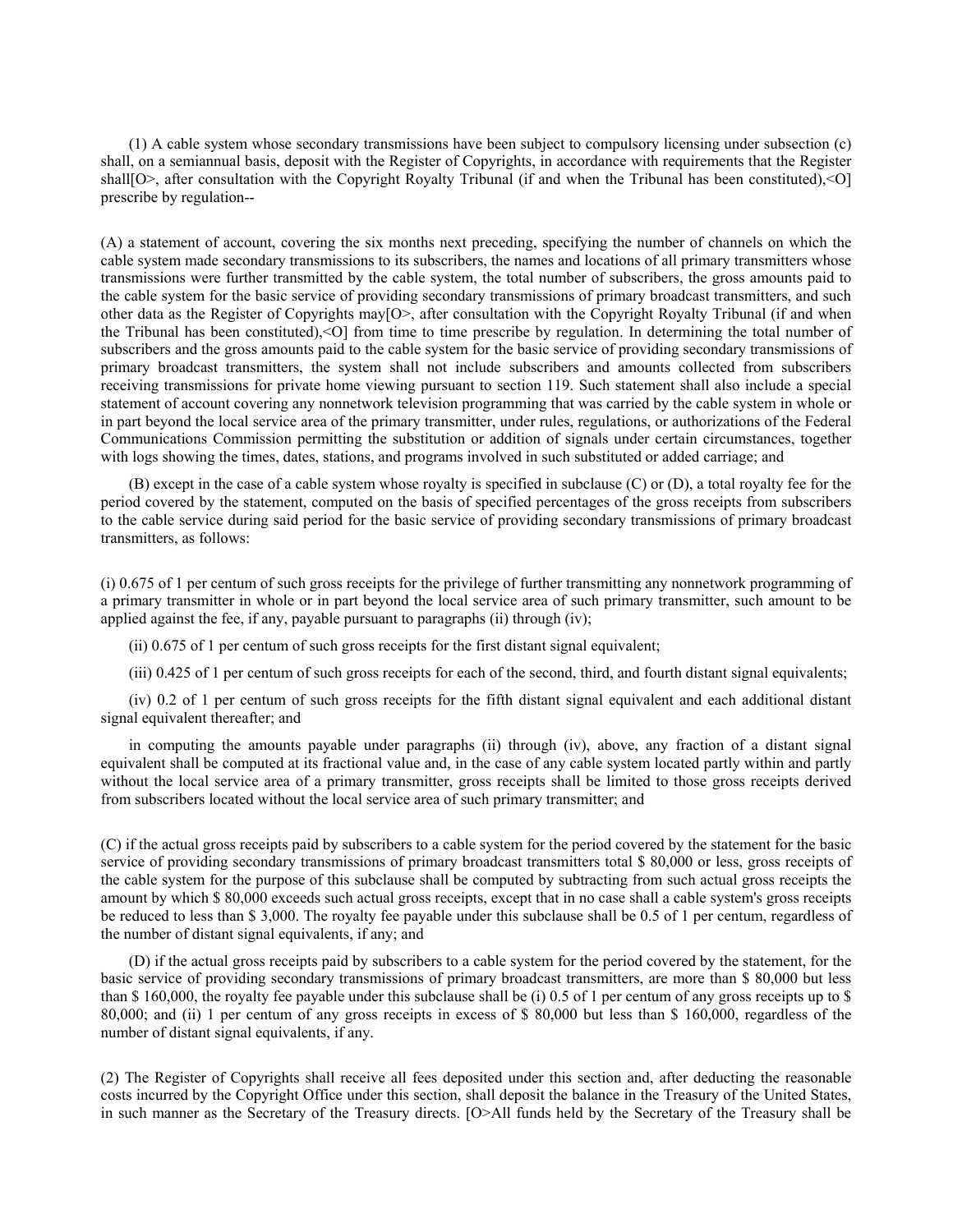invested in interest-bearing United States securities for later distribution with interest by the Copyright Royalty Tribunal as provided by this title. The Register shall submit to the Copyright Royalty Tribunal, on a semiannual basis, a compilation of all statements of account covering the relevant six-month period provided by clause (1) of this subsection.<O] *All funds held by the Secretary of the Treasury shall be invested in interest-bearing United States securities for later distribution with interest by the Librarian of Congress in the event no controversy over distribution exists, or by a copyright arbitration royalty panel in the event a controversy over such distribution exists.*

(3) The royalty fees thus deposited shall, in accordance with the procedures provided by clause (4), be distributed to those among the following copyright owners who claim that their works were the subject of secondary transmissions by cable systems during the relevant semiannual period:

(A) any such owner whose work was included in a secondary transmission made by a cable system of a nonnetwork television program in whole or in part beyond the local service area of the primary transmitter; and

(B) any such owner whose work was included in a secondary transmission identified in a special statement of account deposited under paragraph  $(1)(A)$ ; and

(C) any such owner whose work was included in nonnetwork program[m]ing consisting exclusively of aural signals carried by a cable system in whole or in part beyond the local service area of the primary transmitter of such programs.

(4) The royalty fees thus deposited shall be distributed in accordance with the following procedures:

(A) During the month of July in each year, every person claiming to be entitled to compulsory license fees for secondary transmissions shall file a claim with the [O>Copyright Royalty Tribunal<O] *Librarian of Congress*, in accordance with requirements that the [O>Tribunal<O] *Librarian of Congress* shall prescribe by regulation. Notwithstanding any provisions of the antitrust laws, for purposes of this clause any claimants may agree among themselves as to the proportionate division of compulsory licensing fees among them, may lump their claims together and file them jointly or as a single claim, or may designate a common agent to receive payments on their behalf.

(B) After the first day of August of each year, the [O>Copyright Royalty Tribunal<O] *Librarian of Congress* shall*, upon the recommendation of the Register of Copyrights,* determine whether there exists a controversy concerning the distribution of royalty fees. If the [O>Tribunal<O] *Librarian* determines that no such controversy exists, [O>it<O] *the Librarian* shall, after deducting [O>its<O] reasonable administrative costs under this section, distribute such fees to the copyright owners entitled *to such fees*, or to their designated agents. If the [O>Tribunal<O] *Librarian* finds the existence of a controversy, [O>it<O] *the Librarian* shall, pursuant to *chapter 8* of this title, [O>conduct a proceeding<O] *convene a copyright arbitration royalty panel* to determine the distribution of royalty fees.

(C) During the pendency of any proceeding under this subsection, the [O>Copyright Royalty Tribunal<O] *Librarian of Congress* shall withhold from distribution an amount sufficient to satisfy all claims with respect to which a controversy exists, but shall have discretion to proceed to distribute any amounts that are not in controversy.

#### (e) **Nonsimultaneous secondary transmissions by cable systems.**

(1) Notwithstanding those provisions of the second paragraph of subsection (f) relating to nonsimultaneous secondary transmissions by a cable system, any such transmissions are actionable as an act of infringement under section 501, and are fully subject to the remedies provided by sections 502 through 506 and sections 509 and 510, unless--

(A) the program on the videotape is transmitted no more than one time to the cable system's subscribers; and

(B) the copyrighted program, episode, or motion picture videotape, including the commercials contained within such program, episode, or picture, is transmitted without deletion or editing; and

(C) an owner or officer of the cable system (i) prevents the duplication of the videotape while in the possession of the system, (ii) prevents unauthorized duplication while in the possession of the facility making the videotape for the system if the system owns or controls the facility, or takes reasonable precautions to prevent such duplication if it does not own or control the facility, (iii) takes adequate precautions to prevent duplication while the tape is being transported, and (iv) subject to clause (2), erases or destroys, or causes the erasure or destruction of, the videotape; and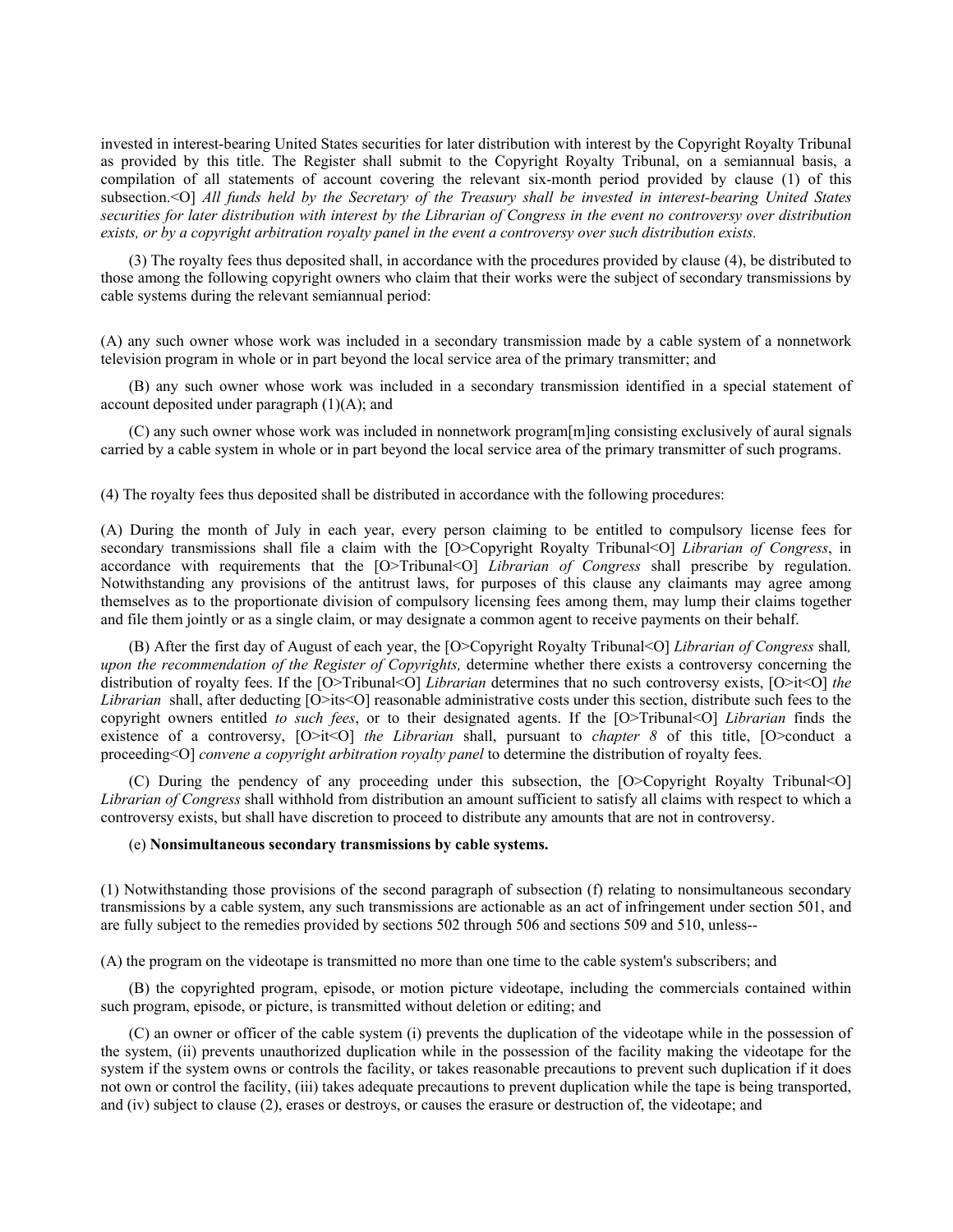(D) within forty-five days after the end of each calendar quarter, an owner or officer of the cable system executes an affidavit attesting (i) to the steps and precautions taken to prevent duplication of the videotape, and (ii) subject to clause (2), to the erasure or destruction of all videotapes made or used during such quarter; and

(E) such owner or officer places or causes each such affidavit, and affidavits received pursuant to clause (2)(C), to be placed in a file, open to public inspection, at such system's main office in the community where the transmission is made or in the nearest community where such system maintains an office; and

(F) the nonsimultaneous transmission is one that the cable system would be authorized to transmit under the rules, regulations, and authorizations of the Federal Communications Commission in effect at the time of the nonsimultaneous transmission if the transmission had been made simultaneously, except that this subclause shall not apply to inadvertent or accidental transmissions.

(2) If a cable system transfers to any person a videotape of a program nonsimultaneously transmitted by it, such transfer is actionable as an act of infringement under section 501, and is fully subject to the remedies provided by sections 502 through 506 and 509, except that, pursuant to a written, nonprofit contract providing for the equitable sharing of the costs of such videotape and its transfer, a videotape nonsimultaneously transmitted by it, in accordance with clause (1), may be transferred by one cable system in Alaska to another system in Alaska, by one cable system in Hawaii permitted to make such nonsimultaneous transmissions to another such cable system in Hawaii, or by one cable system in Guam, the Northern Mariana Islands, or the Trust Territory of the Pacific Islands, to another cable system in any of those three territories, if--

(A) each such contract is available for public inspection in the offices of the cable systems involved, and a copy of such contract is filed, within thirty days after such contract is entered into, with the Copyright Office (which Office shall make each such contract available for public inspection); and

(B) the cable system to which the videotape is transferred complies with clause  $(1)(A)$ ,  $(B)$ ,  $(C)(i)$ ,  $(iii)$ , and  $(iv)$ , and (D) through (F); and (C) such system provides a copy of the affidavit required to be made in accordance with clause (1)(D) to each cable system making a previous nonsimultaneous transmission of the same videotape.

(C) such system provides a copy of the affidavit required to be made in accordance with clause (1)(D) to each cable system making a previous nonsimultaneous transmission of the same videotape.

(3) This subsection shall not be construed to supersede the exclusivity protection provisions of any existing agreement, or any such agreement hereafter entered into, between a cable system and a television broadcast station in the area in which the cable system is located, or a network with which such station is affiliated.

(4) As used in this subsection, the term ''videotape'', and each of its variant forms, means the reproduction of the images and sounds of a program or programs broadcast by a television broadcast station licensed by the Federal Communications Commission, regardless of the nature of the material objects, such as tapes or films, in which the reproduction is embodied.

(f) **Definitions.** As used in this section, the following terms and their variant forms mean the following:

A ''primary transmission'' is a transmission made to the public by the transmitting facility whose signals are being received and further transmitted by the secondary transmission service, regardless of where or when the performance or display was first transmitted. In the case of a low power television station, as defined by the rules and regulations of the Federal Communications Commission, the ''local service area of a primary transmitter'' comprises the area within 35 miles of the transmitter site, except that in the case of such a station located in a standard metropolitan statistical area which has one of the 50 largest populations of all standard metropolitan statistical areas (based on the 1980 decennial census of population taken by the Secretary of Commerce), the number of miles shall be 20 miles.

A ''secondary transmission'' is the further transmitting of a primary transmission simultaneously with the primary transmission, or nonsimultaneously with the primary transmission if by a ''cable system'' not located in whole or in part within the boundary of the forty-eight contiguous States, Hawaii, or Puerto Rico: *Provided, however*, That a nonsimultaneous further transmission by a cable system located in Hawaii of a primary transmission shall be deemed to be a secondary transmission if the carriage of the television broadcast signal comprising such further transmission is permissible under the rules, regulations, or authorizations of the Federal Communications Commission.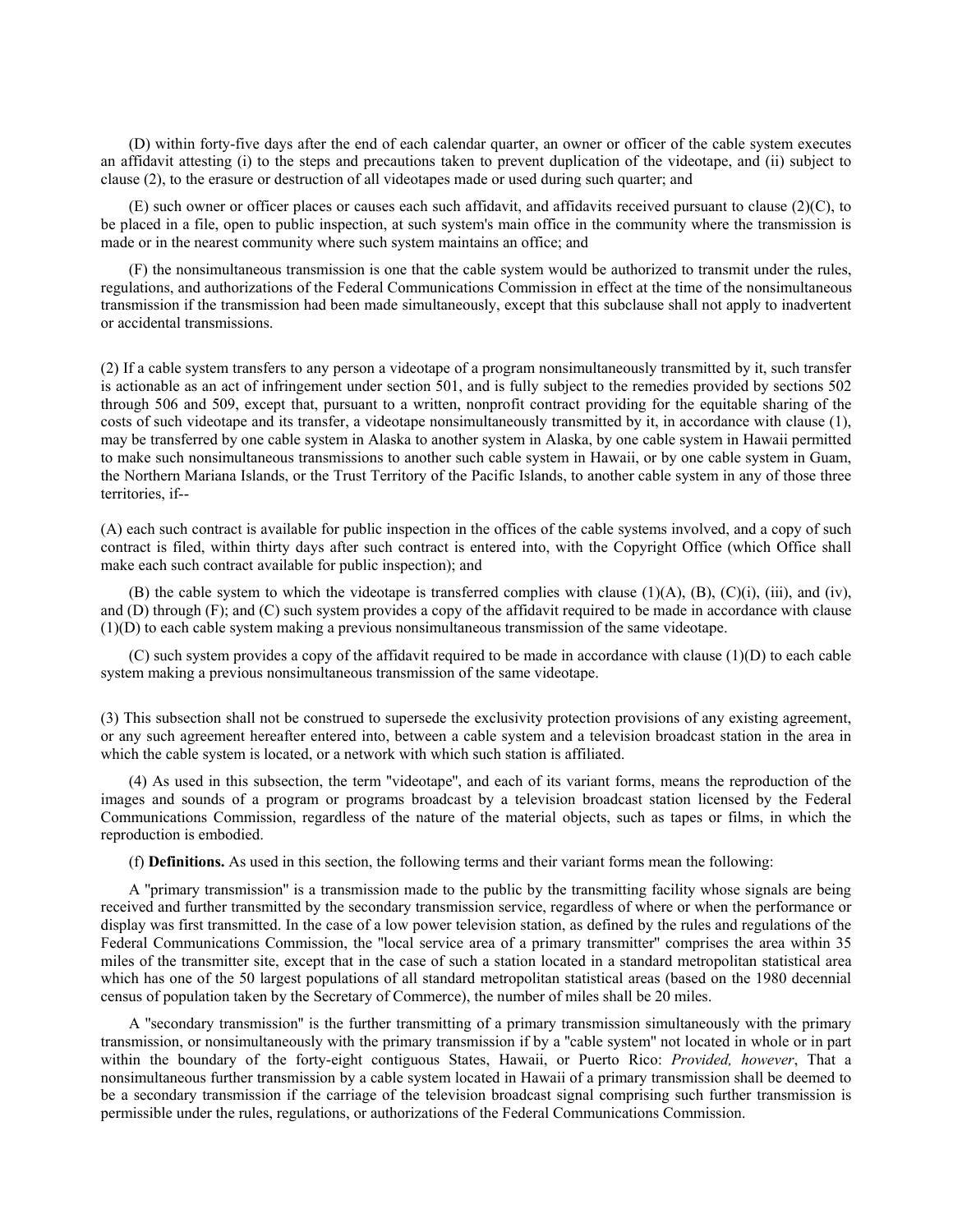A ''cable system'' is a facility, located in any State, Territory, Trust Territory, or Possession, that in whole or in part receives signals transmitted or programs broadcast by one or more television broadcast stations licensed by the Federal Communications Commission, and makes secondary transmissions of such signals or programs by wires, cables, or other communications channels to subscribing members of the public who pay for such service. For purposes of determining the royalty fee under subsection  $(d)(1)$ , two or more cable systems in contiguous communities under common ownership or control or operating from one headend shall be considered as one system.

The ''local service area of a primary transmitter'', in the case of a television broadcast station, comprises the area in which such station is entitled to insist upon its signal being retransmitted by a cable system pursuant to the rules, regulations, and authorizations of the Federal Communications Commission in effect on April 15, 1976, or in the case of a television broadcast station licensed by an appropriate governmental authority of Canada or Mexico, the area in which it would be entitled to insist upon its signal being retransmitted if it were a television broadcast station subject to such rules, regulations, and authorizations. In the case of a low power television station, as defined by the rules and regulations of the Federal Communications Commission, the ''local service area of a primary transmitter'' comprises the area within 35 miles of the transmitter site, except that in the case of such a station located in a standard metropolitan statistical area which has one of the 50 largest populations of all standard metropolitan statistical areas (based on the 1980 decennial census of population taken by the Secretary of Commerce), the number of miles shall be 20 miles. The ''local service area of a primary transmitter'', in the case of a radio broadcast station, comprises the primary service area of such station, pursuant to the rules and regulations of the Federal Communications Commission.

A ''distant signal equivalent'' is the value assigned to the secondary transmission of any nonnetwork television program[m]ing carried by a cable system in whole or in part beyond the local service area of the primary transmitter of such program[m]ing. It is computed by assigning a value of one to each independent station and a value of one-quarter to each network station and noncommercial educational station for the nonnetwork program[m]ing so carried pursuant to the rules, regulations, and authorizations of the Federal Communications Commission. The foregoing values for independent, network, and noncommercial educational stations are subject, however, to the following exceptions and limitations. Where the rules and regulations of the Federal Communications Commission require a cable system to omit the further transmission of a particular program and such rules and regulations also permit the substitution of another program embodying a performance or display of a work in place of the omitted transmission, or where such rules and regulations in effect on the date of enactment of this Act permit a cable system, at its election, to effect such deletion and substitution of a nonlive program or to carry additional programs not transmitted by primary transmitters within whose local service area the cable system is located, no value shall be assigned for the substituted or additional program; where the rules, regulations, or authorizations of the Federal Communications Commission in effect on the date of enactment of this Act permit a cable system, at its election, to omit the further transmission of a particular program and such rules, regulations, or authorizations also permit the substitution of another program embodying a performance or display of a work in place of the omitted transmission, the value assigned for the substituted or additional program shall be, in the case of a live program, the value of one full distant signal equivalent multiplied by a fraction that has as its numerator the number of days in the year in which such substitution occurs and as its denominator the number of days in the year. In the case of a station carried pursuant to the late-night or specialty programming rules of the Federal Communications Commission, or a station carried on a part-time basis where fulltime carriage is not possible because the cable system lacks the activated channel capacity to retransmit on a full-time basis all signals which it is authorized to carry, the values for independent, network, and noncommercial educational stations set forth above, as the case may be, shall be multiplied by a fraction which is equal to the ratio of the broadcast hours of such station carried by the cable system to the total broadcast hours of the station.

A ''network station'' is a television broadcast station that is owned or operated by, or affiliated with, one or more of the television networks in the United States providing nationwide transmissions, and that transmits a substantial part of the programming supplied by such networks for a substantial part of that station's typical broadcast day.

An ''independent station'' is a commercial television broadcast station other than a network station.

A ''noncommercial educational station'' is a television station that is a noncommercial educational broadcast station as defined in section 397 of title 47.

\* \* \* \* \*

**[O>§ 116. Scope of exclusive rights in nondramatic musical works: Compulsory licenses for public performances by means of coin-operated phonorecord players<O]**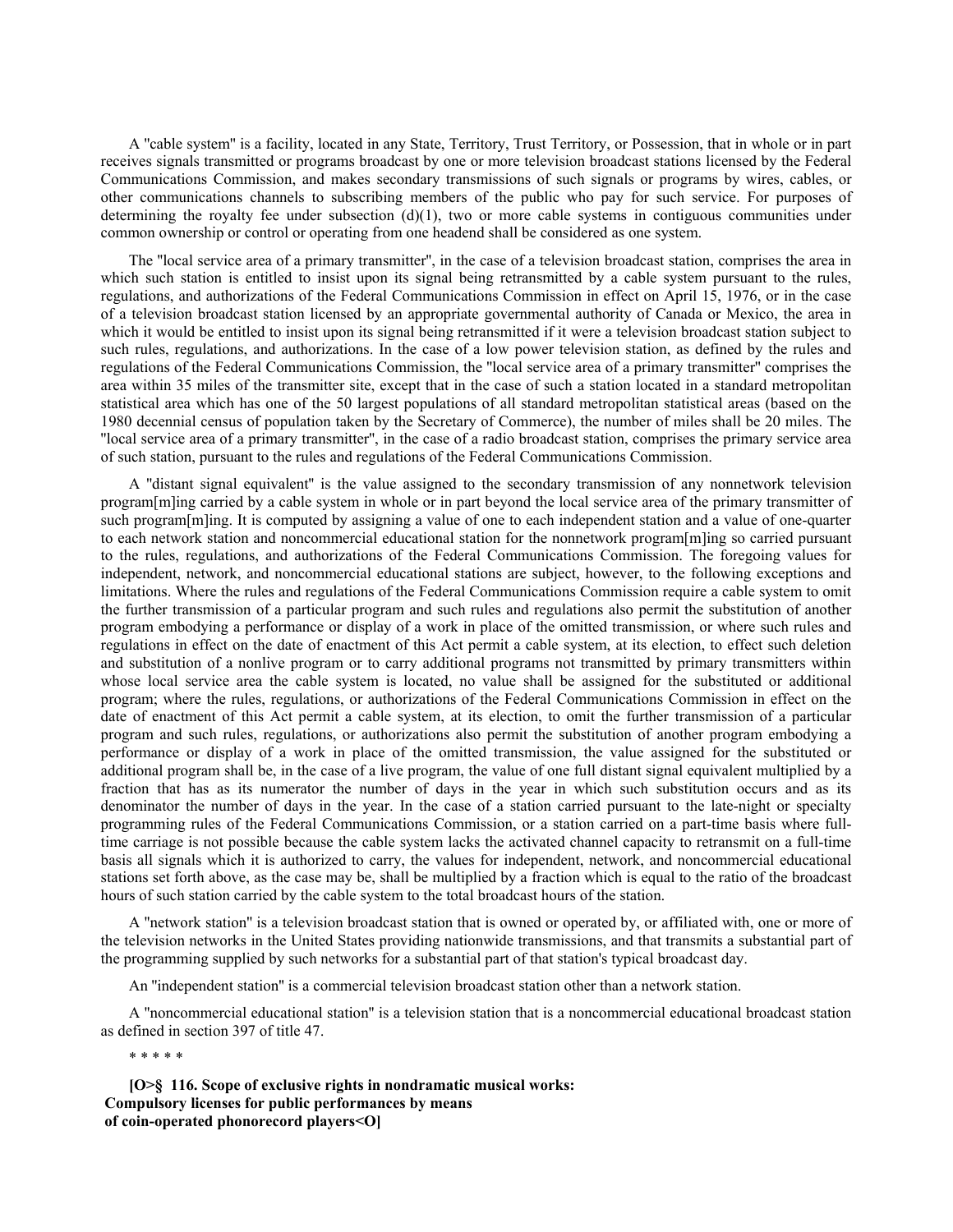[O>(a) **Limitation on exclusive right.** In the case of a nondramatic musical work embodied in a phonorecord the performance of which is subject to this section as provided in section 116A, the exclusive right under clause (4) of section 106 to perform the work publicly by means of a coin-operated phonorecord player is limited as follows:  $\leq$ O]

[O>(1) The proprietor of the establishment in which the public performance takes place is not liable for infringement with respect to such public performance unless--<O]

 $[O \geq (A)$  such proprietor is the operator of the phonorecord player; or  $\leq O$ 

[O>(B) such proprietor refuses or fails, within one month after receipt by registered or certified mail of a request, at a time during which the certificate required by clause  $(1)(C)$  of subsection (b) is not affixed to the phonorecord player, by the copyright owner, to make full disclosure, by registered or certified mail, of the identity of the operator of the phonorecord player.<O]

[O>(2) The operator of the coin-operated phonorecord player may obtain a compulsory license to perform the work publicly on that phonorecord player by filing the application, affixing the certificate, and paying the royalties provided by subsection  $(b)$ .  $\leq O$ ]

# [O>(b) **Recordation of coin-operated phonorecord player, affixation of certificate, and royalty payable under compulsory license.**<O]

[O>(1) Any operator who wishes to obtain a compulsory license for the public performance of works on a coinoperated phonorecord player shall fulfill the following requirements:<O]

[O>(A) Before or within one month after such performances are made available on a particular phonorecord player, and during the month of January in each succeeding year that such performances are made available on that particular phonorecord player, the operator shall file in the Copyright Office, in accordance with requirements that the Register of Copyrights, after consultation with the Copyright Royalty Tribunal (if and when the Tribunal has been constituted), shall prescribe by regulation, an application containing the name and address of the operator of the phonorecord player and the manufacturer and serial number or other explicit identification of the phonorecord player, and deposit with the Register of Copyrights a royalty fee for the current calendar year of \$ 8 for that particular phonorecord player. If such performances are made available on a particular phonorecord player for the first time after July 1 of any year, the royalty fee to be deposited for the remainder of that year shall be  $\frac{1}{8}$  4. < O]

[O>(B) Within twenty days of receipt of an application and a royalty fee pursuant to subclause (A), the Register of Copyrights shall issue to the applicant a certificate for the phonorecord player.<O]

[O>(C) On or before March 1 of the year in which the certificate prescribed by subclause (B) of this clause is issued, or within ten days after the date of issue of the certificate, the operator shall affix to the particular phonorecord player, in a position where it can be readily examined by the public, the certificate, issued by the Register of Copyrights under subclause (B), of the latest application made by such operator under subclause (A) of this clause with respect to that phonorecord player.<O]

[O>(2) Failure to file the application, to affix the certificate, or to pay the royalty required by clause (1) of this subsection renders the public performance actionable as an act of infringement under section 501 and fully subject to the remedies provided by sections 502 through 506 and 509.<0]

# [O>**(c) Distribution of royalties.**<O]

[O>(1) The Register of Copyrights shall receive all fees deposited under this section and, after deducting the reasonable costs incurred by the Copyright Office under this section, shall deposit the balance in the Treasury of the United States, in such manner as the Secretary of the Treasury directs. All funds held by the Secretary of the Treasury shall be invested in interest-bearing United States securities for later distribution with interest by the Copyright Royalty Tribunal as provided by this title. The Register shall submit to the Copyright Royalty Tribunal, on an annual basis, a detailed statement of account covering all fees received for the relevant period provided by subsection (b).<O]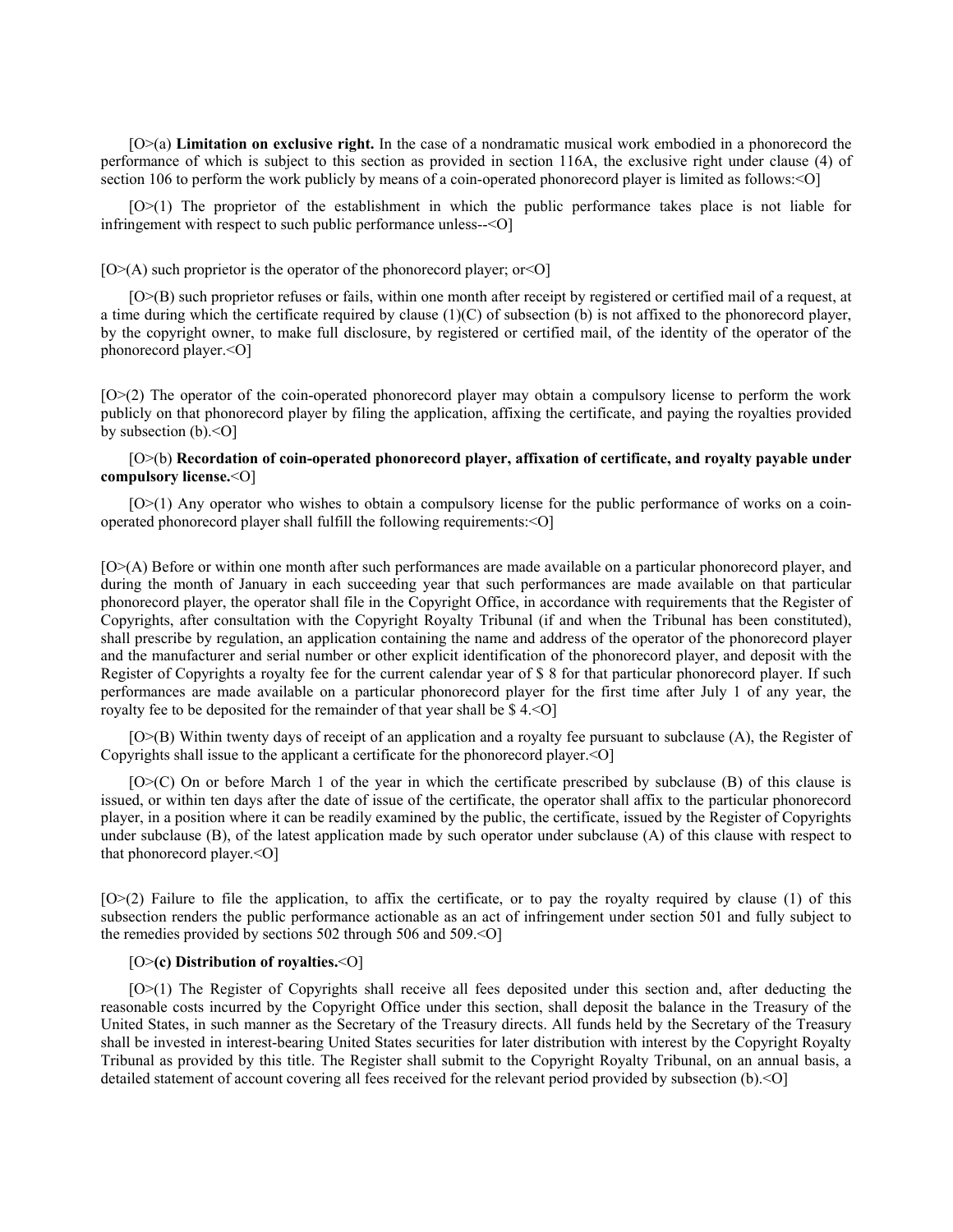[O>(2) During the month of January in each year, every person claiming to be entitled to compulsory license fees under this section for performances during the preceding twelve-month period shall file a claim with the Copyright Royalty Tribunal, in accordance with requirements that the Tribunal shall prescribe by regulation. Such claim shall include an agreement to accept as final, except as provided in section 810 of this title, the determination of the Copyright Royalty Tribunal in any controversy concerning the distribution of royalty fees deposited under subclause (A) of subsection (b)(1) of this section to which the claimant is a party. Notwithstanding any provisions of the antitrust laws, for purposes of this subsection any claimants may agree among themselves as to the proportionate division of compulsory licensing fees among them, may lump their claims together and file them jointly or as a single claim, or may designate a common agent to receive payment on their behalf.<0]

[O>(3) After the first day of October of each year, the Copyright Royalty Tribunal shall determine whether there exists a controversy concerning the distribution of royalty fees deposited under subclause  $(A)$  of subsection  $(b)(1)$ . If the Tribunal determines that no such controversy exists, it shall, after deducting its reasonable administrative costs under this section, distribute such fees to the copyright owners entitled, or to their designated agents. If it finds that such a controversy exists, it shall, pursuant to *chapter 8* of this title, conduct a proceeding to determine the distribution of royalty fees.<O]

 $[O>(4)$  The fees to be distributed shall be divided as follows: < O]

[O>(A) to every copyright owner not affiliated with a performing rights society, the pro rata share of the fees to be distributed to which such copyright owner proves entitlement.<0]

[O>(B) to the performing rights societies, the remainder of the fees to be distributed in such pro rata shares as they shall by agreement stipulate among themselves, or, if they fail to agree, the pro rata share to which such performing rights societies prove entitlement.<O]

[O>(C) during the pendency of any proceeding under this section, the Copyright Royalty Tribunal shall withhold from distribution an amount sufficient to satisfy all claims with respect to which a controversy exists, but shall have discretion to proceed to distribute any amounts that are not in controversy.  $\leq O$ 

[O>(5) The Copyright Royalty Tribunal shall promulgate regulations under which persons who can reasonably be expected to have claims may, during the year in which performances take place, without expense to or harassment of operators or proprietors of establishments in which phonorecord players are located, have such access to such establishments and to the phonorecord players located therein and such opportunity to obtain information with respect thereto as may be reasonably necessary to determine, by sampling procedures or otherwise, the proportion of contribution of the musical works of each such person to the earnings of the phonorecord players for which fees shall have been deposited. Any person who alleges that he or she has been denied the access permitted under the regulations prescribed by the Copyright Royalty Tribunal may bring an action in the United States District Court for the District of Columbia for the cancellation of the compulsory license of the phonorecord player to which such access has been denied, and the court shall have the power to declare the compulsory license thereof invalid from the date of issue thereof.<O]

[O>(d) **Criminal penalties.** Any person who knowingly makes a false representation of a material fact in an application filed under clause  $(1)(A)$  of subsection (b), or who knowingly alters a certificate issued under clause  $(1)(B)$ of subsection (b) or knowingly affixes such a certificate to a phonorecord player other than the one it covers, shall be fined not more than \$2,500. < O]

[O>(e) **Definitions.** As used in this section and section 116A, the following terms and their variant forms mean the following:<O]

 $[O>(1)$  A "coin-operated phonorecord player" is a machine or device that- $<$ O]

[O>(A) is employed solely for the performance of nondramatic musical works by means of phonorecords upon being activated by insertion of coins, currency, tokens, or other monetary units or their equivalent;<O]

[O>(B) is located in an establishment making no direct or indirect charge for admission;<O]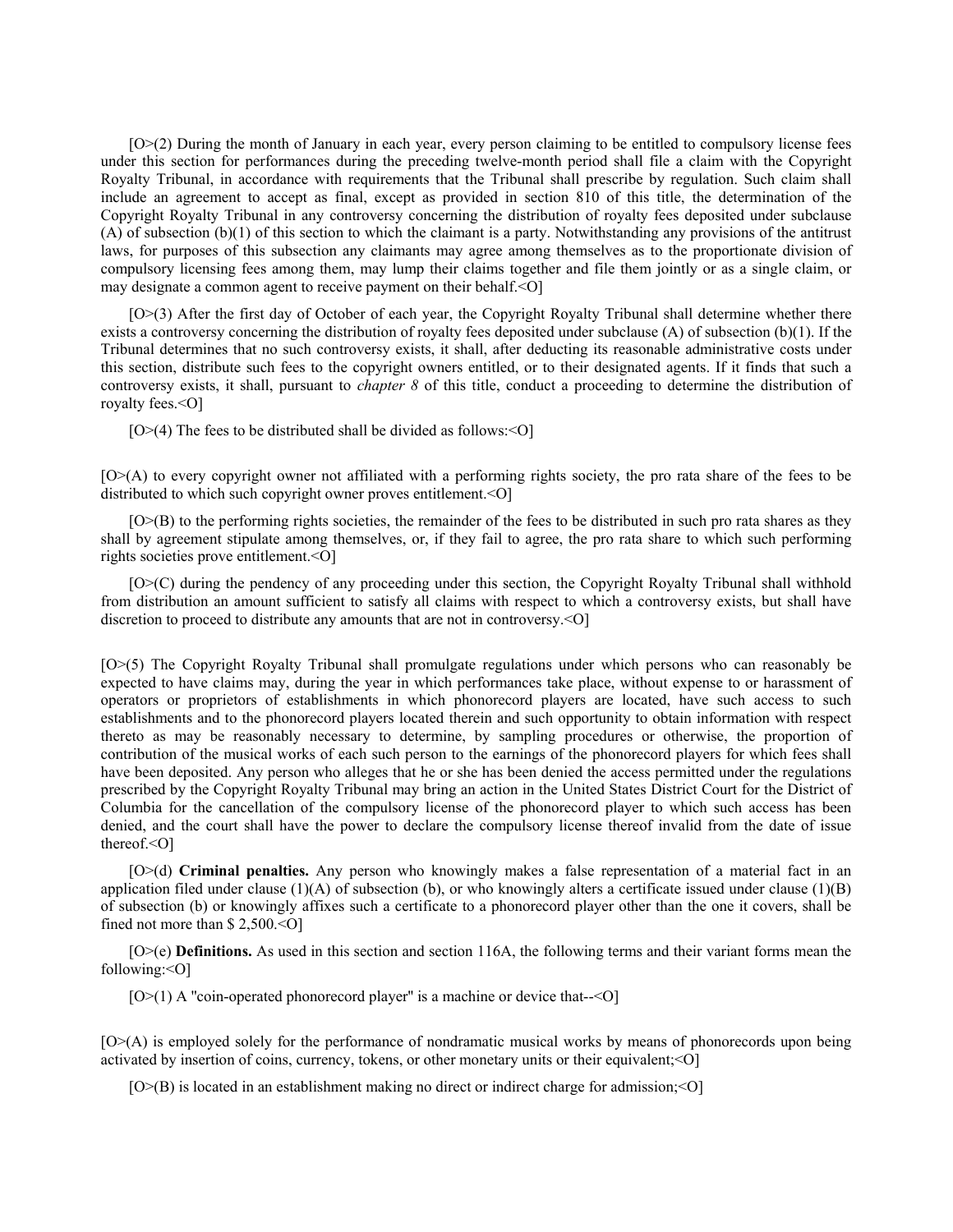[O>(C) is accompanied by a list of the titles of all the musical works available for performance on it, which list is affixed to the phonorecord player or posted in the establishment in a prominent position where it can be readily examined by the public; and < O]

[O>(D) affords a choice of works available for performance and permits the choice to be made by the patrons of the establishment in which it is located.<O]

 $[O>(2)$  An "operator" is any person who, alone or jointly with others: < O

 $[O>(A)$  owns a coin-operated phonorecord player; or  $[O](A)$ 

[O>(B) has the power to make a coin-operated phonorecord player available for placement in an establishment for purposes of public performance; or<O]

[O>(C) has the power to exercise primary control over the selection of the musical works made available for public performance on a coin-operated phonorecord player.<O]

[O>(3) A ''performing right society'' is an association or corporation that licenses the public performance of nondramatic musical works on behalf of the copyright owners, such as the American Society of Composers, Authors and Publishers, Broadcast Music, Inc., and SESAC, Inc.<O]

# **[O>§ 116A<O]** *116* **Negotiated licenses for public performances by means of coin-operated phonorecord players**

(a) **Applicability of Section.**--This section applies to any nondramatic musical work embodied in a phonorecord.

#### [O>(b) **Limitation on Exclusive Right if Licenses Not Negotiated.**--<O]

[O>(1) **Applicability.**--In the case of a work to which this section applies, the exclusive right under clause (4) of section 106 to perform the work publicly by means of a coin-operated phonorecord player is limited by section 116 to the extent provided in this section.<O]

[O>(2) **Determination by copyright royalty tribunal.**--The Copyright Royalty Tribunal, at the end of the 1-year period beginning on the effective date of the Berne Convention Implementation Act of 1988, and periodically thereafter to the extent necessary to carry out subsection (f), shall determine whether or not negotiated licenses authorized by subsection (c) are in effect so as to provide permission to use a quantity of musical works not substantially smaller than the quantity of such works performed on coin-operated phonorecord players during the 1-year period ending on the effective date of that Act. If the Copyright Royalty Tribunal determines that such negotiated licenses are not so in effect, the Tribunal shall, upon making the determination, publish the determination in the Federal Register. Upon such publication, section 116 shall apply with respect to musical works that are not the subject of such negotiated licenses.<O]

### [O>(c)<O] *(b)* **Negotiated Licenses.**--

(1) **Authority for negotiations.**--Any owners of copyright in works to which this section applies and any operators of coin-operated phonorecord players may negotiate and agree upon the terms and rates of royalty payments for the performance of such works and the proportionate division of fees paid among copyright owners, and may designate common agents to negotiate, agree to, pay, or receive such royalty payments.

(2) **Arbitration.**--Parties to such a negotiation, within such time as may be specified by the [O>Copyright Royalty Tribunal<O] *Librarian of Congress* by regulation, may determine the result of the negotiation by arbitration. Such arbitration shall be governed by the provisions of title 9, to the extent such title is not inconsistent with this section. The parties shall give notice to the [O>Copyright Royalty Tribunal<O] *Librarian of Congress* of any determination reached by arbitration and any such determination shall, as between the parties to the arbitration, be dispositive of the issues to which it relates.

[O>(d)<O] *(c)* **License Agreements Superior to Copyright [O>Royalty Tribunal<O]** *Arbitration Royalty Panel* **Determinations.**--License agreements between one or more copyright owners and one or more operators of coinoperated phonorecord players, which are negotiated in accordance with subsection  $[O>(c) < 0]$  *(b)*, shall be given effect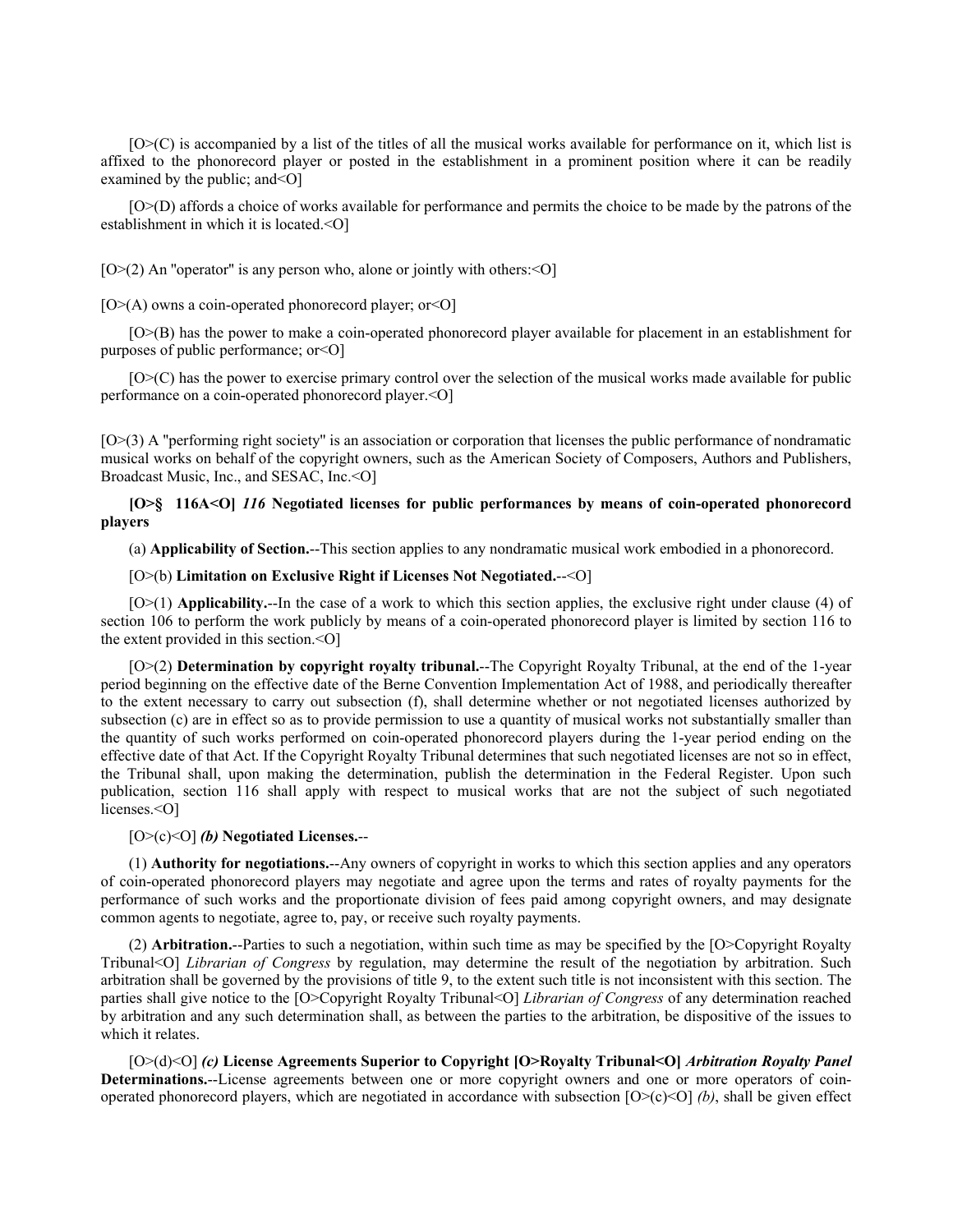in lieu of any otherwise applicable determination by [O>the Copyright Royalty Tribunal<O] *a copyright arbitration royalty panel*.

[O>(e) **Negotiation Schedule.**--Not later than 60 days after the effective date of the Berne Convention Implementation Act of 1988, if the Chairman of the Copyright Royalty Tribunal has not received notice, from copyright owners and operators of coin-operated phonorecord players referred to in subsection  $(c)(1)$ , of the date and location of the first meeting between such copyright owners and such operators to commence negotiations authorized by subsection (c), the Chairman shall announce the date and location of such meeting. Such meeting may not be held more than 90 days after the effective date of such Act.<O]

[O>(f) **Copyright Royalty Tribunal To Suspend Various Activities.**--The Copyright Royalty Tribunal shall not conduct any ratemaking activity with respect to coin-operated phonorecord players unless, at any time more than one year after the effective date of the Berne Convention Implementation Act of 1988, the negotiated licenses adopted by the parties under this section do not provide permission to use a quantity of musical works not substantially smaller than the quantity of such works performed on coin-operated phonorecord players during the one-year period ending on the effective date of such Act.<O]

[O>(g) **Transition Provisions; Retention of Copyright Royalty Tribunal Jurisdiction.**--Until such time as licensing provisions are determined by the parties under this section, the terms of the compulsory license under section 116, with respect to the public performance of nondramatic musical works by means of coin-operated phonorecord players, which is in effect on the day before the effective date of the Berne Convention Implementation Act of 1988, shall remain in force. If a negotiated license authorized by this section comes into force so as to supersede previous determinations of the Copyright Royalty Tribunal, as provided in subsection (d), but thereafter is terminated or expires and is not replaced by another licensing agreement, then section 116 shall be effective with respect to musical works that were the subject of such terminated or expired licenses.<O]

\* \* \* \* \*

#### **§ 118. Scope of exclusive rights: Use of certain works in connection with noncommercial broadcasting**

(a) The exclusive rights provided by section 106 shall, with respect to the works specified by subsection (b) and the activities specified by subsection (d), be subject to the conditions and limitations prescribed by this section.

(b) [O>Not later than thirty days after the Copyright Royalty Tribunal has been constituted in accordance with section 802, the Chairman of the Tribunal shall cause notice to be published in the Federal Register of the initiation of proceedings for the purpose of determining reasonable terms and rates of royalty payments for the activities specified by subsection (d) with respect to published nondramatic musical works and published pictorial, graphic, and sculptural works during a period beginning as provided in clause (3) of this subsection and ending on December 31, 1982. Copyright owners and public broadcasting entities shall negotiate in good faith and cooperate fully with the Tribunal in an effort to reach reasonable and expeditious results.<O] Notwithstanding any provision of the antitrust laws, any owners of copyright in [O>works specified by this subsection<O] *published nondramatic musical works and published pictorial, graphic, and sculptural works* and any public broadcasting entities, respectively, may negotiate and agree upon the terms and rates of royalty payments and the proportionate division of fees paid among various copyright owners, and may designate common agents to negotiate, agree to, pay, or receive payments.

(1) Any owner of copyright in a work specified in this subsection or any public broadcasting entity may[O>, within one hundred and twenty days after publication of the notice specified in this subsection,<O] submit to the [O>Copyright Royalty Tribunal<O] *Librarian of Congress* proposed licenses covering such activities with respect to such works. The [O>Copyright Royalty Tribunal<O] *Librarian of Congress* shall proceed on the basis of the proposals submitted to it as well as any other relevant information. The [O>Copyright Royalty Tribunal<O] *Librarian of Congress* shall permit any interested party to submit information relevant to such proceedings.

(2) License agreements voluntarily negotiated at any time between one or more copyright owners and one or more public broadcasting entities shall be given effect in lieu of any determination by the [O>Tribunal<O] *Librarian of Congress*: *Provided*, That copies of such agreements are filed in the Copyright Office within thirty days of execution in accordance with regulations that the Register of Copyrights shall prescribe.

(3) [O>Within six months, but not earlier than one hundred and twenty days, from the date of publication of the notice specified in this subsection the Copyright Royalty Tribunal shall make a determination and publish in the Federal Register a schedule of rates and terms which, subject to clause (2) of this subsection, shall be binding on all owners of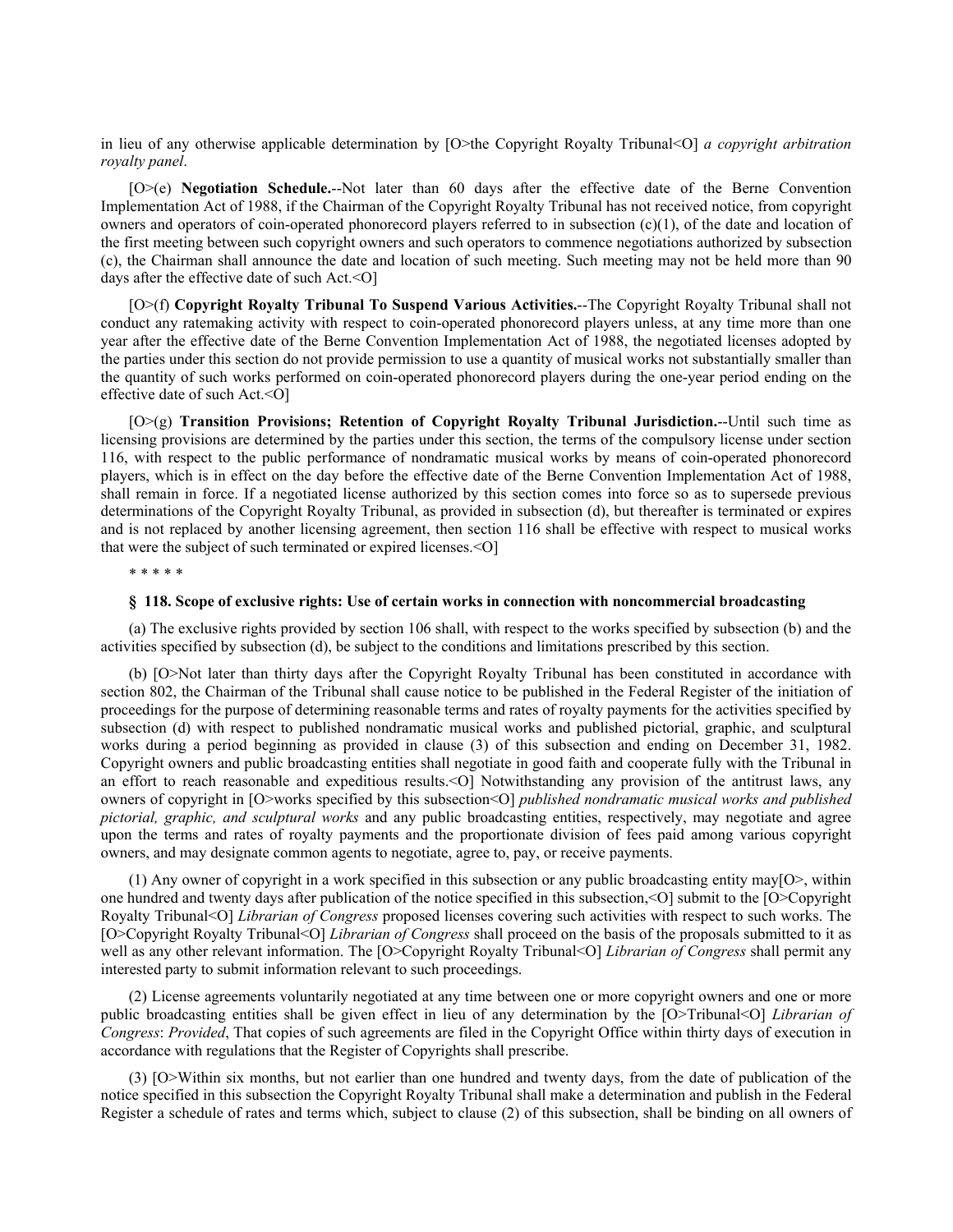copyright in works specified by this subsection and public broadcasting entities, regardless of whether or not such copyright owners and public broadcasting entities have submitted proposals to the Tribunal.<O] *In the absence of license agreements negotiated under paragraph (2), the Librarian of Congress shall, pursuant to chapter 8, convene a copyright arbitration royalty panel to determine and publish in a Federal Register a schedule of rates and terms which, subject to paragraph (2), shall be binding on all owners of copyright in works specified by this subsection and public broadcasting entities, regardless of whether such copyright owners have submitted proposals to the Librarian of Congress.* In establishing such rates and terms the [O>Copyright Royalty Tribunal<O] *copyright arbitration royalty panel* may consider the rates for comparable circumstances under voluntary license agreements negotiated as provided in [O>clause (2) of this subsection<O] *paragraph (2)*. The [O>Copyright Royalty Tribunal<O] *Librarian of Congress* shall also establish requirements by which copyright owners may receive reasonable notice of the use of their works under this section, and under which records of such use shall be kept by public broadcasting entities.

[O>(4) With respect to the period beginning on the effective date of this title and ending on the date of publication of such rates and terms, this title shall not afford to owners of copyright or public broadcasting entities any greater or lesser rights with respect to the activities specified in subsection (d) as applied to works specified in this subsection than those afforded under the law in effect on December 31, 1977, as held applicable and construed by a court in an action brought under this title.<O]

(c) The initial procedure specified in subsection (b) shall be repeated and concluded between June 30 and December 31, [O>1982<O] *1997*, and at five-year intervals thereafter, in accordance with regulations that the [O>Copyright Royalty Tribunal<O] *Librarian of Congress* shall prescribe.

(d) Subject [O>to the transitional provisions of subsection  $(b)(4)$ , and<O] to the terms of any voluntary license agreements that have been negotiated as provided by subsection (b)(2), a public broadcasting entity may, upon compliance with the provisions of this section, including the rates and terms established by the [O>Copyright Royalty Tribunal<O] *a copyright arbitration royalty panel* under subsection (b)(3), engage in the following activities with respect to published nondramatic musical works and published pictorial, graphic and sculptural works:

(1) performance or display of a work by or in the course of a transmission made by a noncommercial educational broadcast station referred to in subsection (g); and

(2) production of a transmission program, reproduction of copies or phonorecords of such a transmission program, and distribution of such copies or phonorecords, where such production, reproduction, or distribution is made by a nonprofit institution or organization solely for the purpose of transmissions specified in [O>clause<O] *paragraph* (1); and

(3) the making of reproductions by a governmental body or a nonprofit institution of a transmission program simultaneously with its transmission as specified in [O>clause<O] *paragraph* (1), and the performance or display of the contents of such program under the conditions specified by [O>clause<O] *paragraph* (1) of section 110, but only if the reproductions are used for performances or displays for a period of no more than seven days from the date of the transmission specified in [O>clause<O] *paragraph* (1), and are destroyed before or at the end of such period. No person supplying, in accordance with [O>clause<O] *paragraph (2)*, a reproduction of a transmission program to governmental bodies or nonprofit institutions under this [O>clause<O] *paragraph* shall have any liability as a result of failure of such body or institution to destroy such reproduction: *Provided*, That it shall have notified such body or institution of the requirement for such destruction pursuant to this [O>clause<O] *paragraph*: *And provided further*, That if such body or institution itself fails to destroy such reproduction it shall be deemed to have infringed.

(e) Except as expressly provided in this subsection, this section shall have no applicability to works other than those specified in subsection (b).

(1) Owners of copyright in nondramatic literary works and public broadcasting entities may, during the course of voluntary negotiations, agree among themselves, respectively, as to the terms and rates of royalty payments without liability under the antitrust laws. Any such terms and rates of royalty payments shall be effective upon filing in the Copyright Office, in accordance with regulations that the Register of Copyrights shall prescribe.

(2) On January 3, 1980, the Register of Copyrights, after consulting with authors and other owners of copyright in nondramatic literary works and their representatives, and with public broadcasting entities and their representatives, shall submit to the Congress a report setting forth the extent to which voluntary licensing arrangements have been reached with respect to the use of nondramatic literary works by such broadcast stations. The report should also describe any problems that may have arisen, and present legislative or other recommendations, if warranted.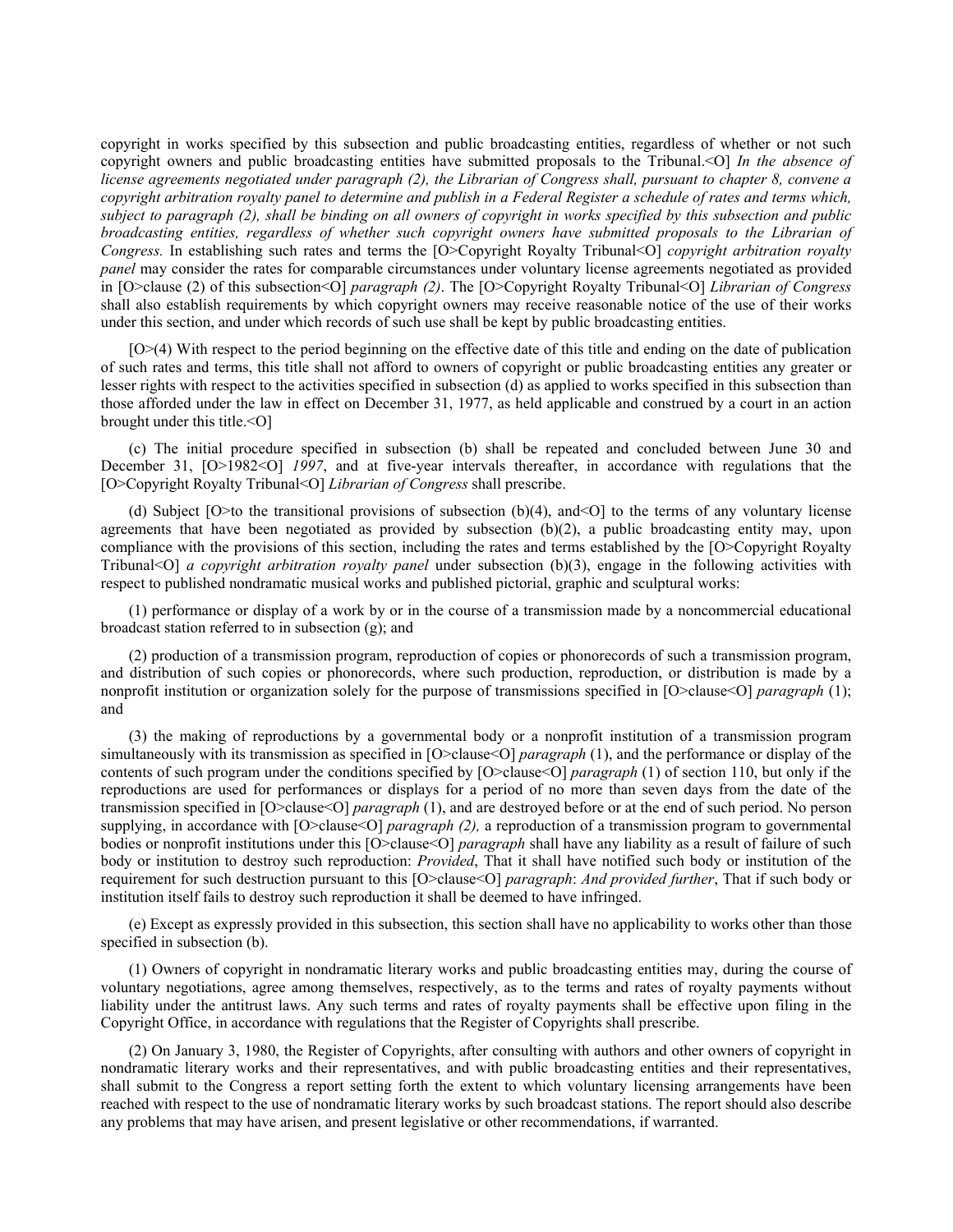(f) Nothing in this section shall be construed to permit, beyond the limits of fair use as provided by section 107, the unauthorized dramatization of a nondramatic musical work, the production of a transmission program drawn to any substantial extent from a published compilation of pictorial, graphic, or sculptural works, or the unauthorized use of any portion of an audiovisual work.

(g) As used in this section, the term ''public broadcasting entity'' means a noncommercial educational broadcast station as defined in section 397 of title 47 and any nonprofit institution or organization engaged in the activities described in [O>clause<O] *paragraph* (2) of subsection (d).

## **§ 119. Limitations on exclusive rights: Secondary transmissions of superstations and network stations for private home viewing**

## (a) **Secondary Transmissions by Satellite Carriers.--**

(1) **Superstations.**--Subject to the provisions of paragraphs (3), (4), and (6) of this subsection, secondary transmissions of a primary transmission made by a superstation and embodying a performance or display of a work shall be subject to statutory licensing under this section if the secondary transmission is made by a satellite carrier to the public for private home viewing, and the carrier makes a direct or indirect charge for each retransmission service to each household receiving the secondary transmission or to a distributor that has contracted with the carrier for direct or indirect delivery of the secondary transmission to the public for private home viewing.

### (2) **Network Stations.**--

(A) **In general.**--Subject to the provisions of subparagraphs (B) and (C) of this paragraph and paragraphs (3), (4), (5), and (6) of this subsection, secondary transmissions of programming contained in a primary transmission made by a network station and embodying a performance or display of a work shall be subject to statutory licensing under this section if the secondary transmission is made by a satellite carrier to the public for private home viewing, and the carrier makes a direct or indirect charge for such retransmission service to each subscriber receiving the secondary transmission.

(B) **Secondary Transmissions to Unserved Households.**--The statutory license provided for in subparagraph (A) shall be limited to secondary transmissions to person who reside in unserved households.

(C) **Submission of Subscriber Lists to Networks.**--A satellite carrier that makes secondary transmissions of a primary transmission made by a network station pursuant to subparagraph (A) shall, 90 days after the effective date of the Satellite Home Viewer Act of 1988, or 90 days after commencing such secondary transmissions, whichever is later, submit to the network that owns or is affiliated with the network station a list identifying (by street address, including county and zip code) all subscribers to which the satellite carrier currently makes secondary transmissions of that primary transmission. Thereafter, on the 15th of each month, the satellite carrier shall submit to the network a list identifying (by street address, including county and zip code) any persons who have been added or dropped as such subscribers since the last submission under this subparagraph. Such subscriber information submitted by a satellite carrier may be used only for purposes of monitoring compliance by the satellite carrier with this subsection. The submission requirements of this subparagraph shall apply to a satellite carrier only if the network to whom the submissions are to be made places on file with the Register of Copyrights, on or after the effective date of the Satellite Home Viewer Act of 1988, a document identifying the name and address of the person to whom such submissions are to be made. The Register shall maintain for public inspection a file of all such documents.

(3) **Noncompliance with Reporting and Payment Requirements.**--Notwithstanding the provisions of paragraphs (1) and (2), the willful or repeated secondary transmission to the public by a satellite carrier of a primary transmission made by a superstation or a network station and embodying a performance or display of a work is actionable as an act of infringement under section 501, and is fully subject to the remedies provided by sections 502 through 506 and 509, where the satellite carrier has not deposited the statement of account and royalty fee required by subsection (b), or has failed to make the submissions to networks required by paragraph  $(2)(C)$ .

(4) **Willful Alterations.**--Notwithstanding the provisions of paragraphs (1) and (2), the secondary transmission to the public by a satellite carrier of a primary transmission made by a superstation or a network station and embodying a performance or display of a work is actionable as an act of infringement under section 501, and is fully subject to the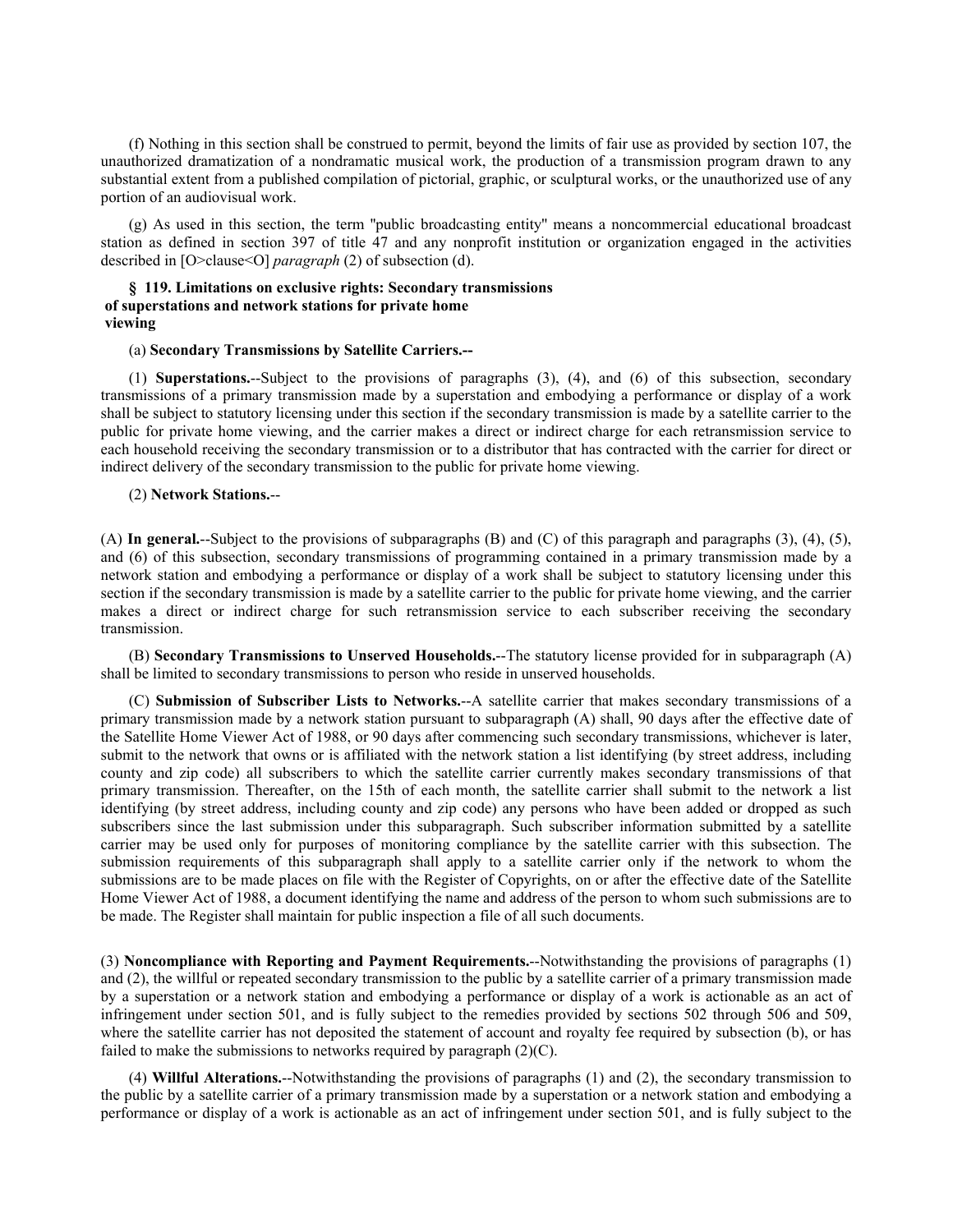remedies provided by sections 502 through 506 and sections 509 and 510, if the content of the particular program in which the performance or display is embodied, or any commercial advertising or station announcement transmitted by the primary transmitter during, or immediately before or after, the transmission of such program, is in any way willfully altered by the satellite carrier through changes, deletions, or additions, or is combined with programming from any other broadcast signal.

### (5) **Violation of Territorial Restrictions on Statutory License for Network Stations.**--

(A) **Individual Violations.**--The willful or repeated secondary transmission by a satellite carrier of a primary transmission made by a network station and embodying a performance or display of a work to a subscriber who does not reside in an unserved household is actionable as an act of infringement under section 501 and is fully subject to the remedies provided by sections 502 through 506 and 509, except that--

(i) no damages shall be awarded for such act of infringement if the satellite carrier took corrective action by promptly withdrawing service from the ineligible subscriber, and

(ii) any statutory damages shall not exceed \$ 5 for such subscriber for each month during which the violation occurred.

(B) **Pattern of Violations.**--If a satellite carrier engages in a willful or repeated pattern or practice of delivering a primary transmission made by a network station and embodying a performance or display of a work to subscribers who do not reside in unserved households, then in addition to the remedies set forth in subparagraph (A)--

(i) If the pattern or practice has been carried out on a substantially nationwide basis, the court shall order a permanent injunction barring the secondary transmission by the satellite carrier, for private home viewing, of the primary transmissions of any primary network station affiliated with the same network, and the court may order statutory damages of not to exceed \$ 250,000 for each 6-month period during which the pattern or practice was carried out; and

(ii) if the pattern or practice has been carried out on a local or regional basis, the court shall order a permanent injunction barring the secondary transmission, for private home viewing in that locality or region, by the satellite carrier of the primary transmissions of any primary network station affiliated with the same network, and the court may order statutory damages of not to exceed \$ 250,000 for each 6-month period during which the pattern or practice was carried out.

(C) **Previous Subscribers Excluded.**--Subparagraphs (A) and (B) do not apply to secondary transmissions by a satellite carrier to persons who subscribed to receive such secondary transmissions from the satellite carrier or a distributor before the date of the enactment of the Satellite Home Viewer Act of 1988.

(6) **Discrimination by a Satellite Carrier.**--Notwithstanding the provisions of paragraph (1), the willful or repeated secondary transmission to the public by a satellite carrier of a primary transmission made by a superstation or a network station and embodying a performance or display of a work is actionable as an act of infringement under section 501, and is fully subject to the remedies provided by sections 502 through 506 and 509, if the satellite carrier unlawfully discriminates against a distributor.

(7) **Geographic Limitation on Secondary Transmissions.**--The statutory license created by this section shall apply only to secondary transmissions to households located in the United States.

## (b) **Statutory License for Secondary Transmissions for Private Home Viewing.**--

(1) **Deposits with the Register of Copyrights.**--A satellite carrier whose secondary transmissions are subject to statutory licensing under subsection (a) shall, on a semiannual basis, deposit with the Register of Copyrights, in accordance with requirements that the Register shall[O>, after consultation with the Copyright Royalty Tribunal, < O] prescribe by regulation--

(A) a statement of account, covering the preceding 6-month period, specifying the names and locations of all superstations and network stations whose signals were transmitted, at any time during that period, to subscribers for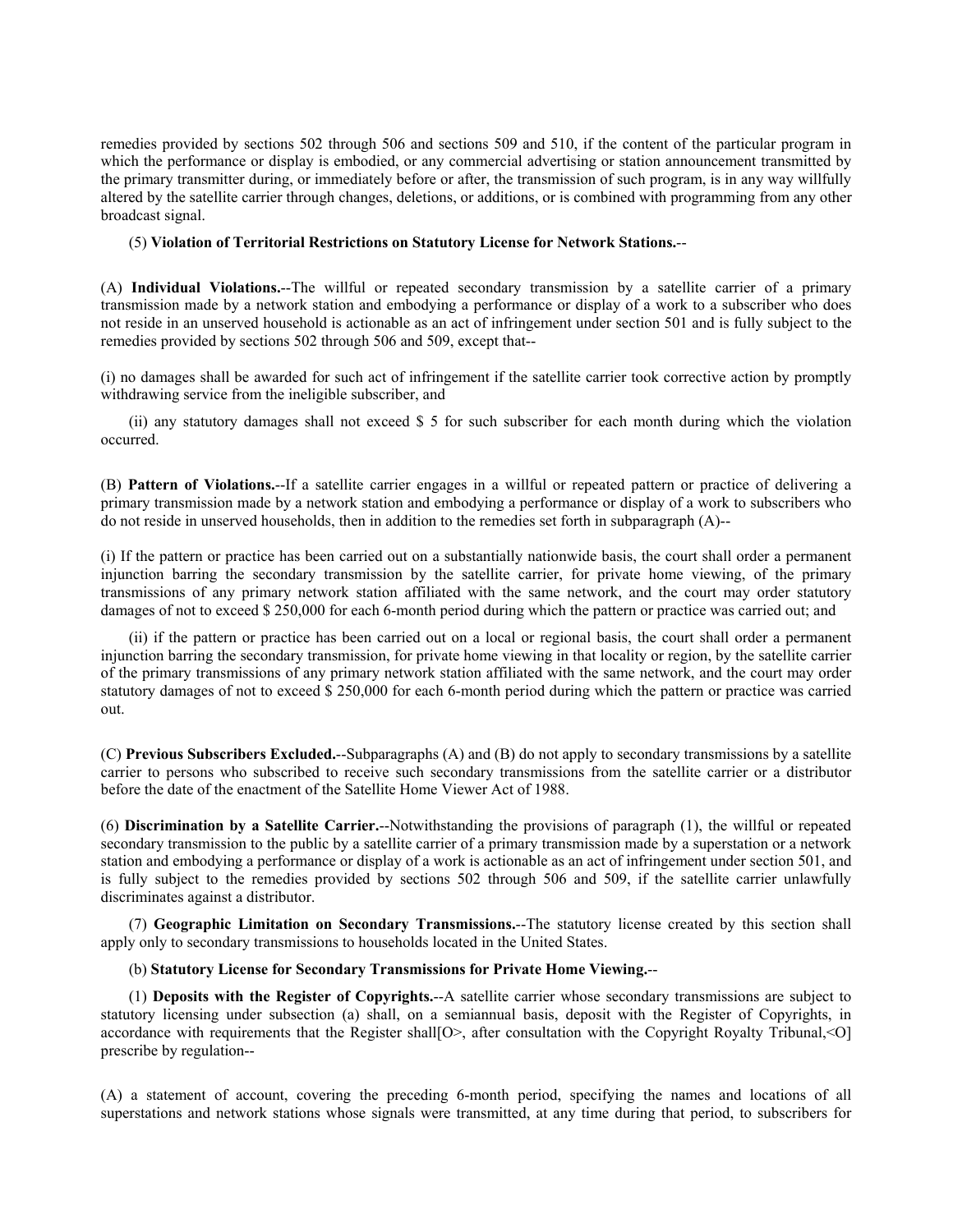private home viewing as described in subsections (a)(1) and (a)(2), the total number of subscribers that received such transmissions, and such other data as the Register of Copyrights may[O>, after consultation with the Copyright Royalty Tribunal,<O] from time to time prescribe by regulation; and

(B) a royalty fee for that 6-month period, computed by--

(i) multiplying the total number of subscribers receiving each secondary transmission of a superstation during each calendar month by 12 cents;

(ii) multiplying the number of subscribers receiving each secondary transmission of a network station during each calendar month by 3 cents; and

(iii) adding together the totals computed under clauses (i) and (ii).

(2) **Investment of Fees.**--The Register of Copyrights shall receive all fees deposited under this section and, after deducting the reasonable costs incurred by the Copyright Office under this section (other than the costs deducted under paragraph (4)), shall deposit the balance in the Treasury of the United States, in such manner as the Secretary of the Treasury directs. All funds held by the Secretary of the Treasury shall be invested in interest-bearing securities of the United States for later distribution with interest by the [O>Copyright Royalty Tribunal<O] *Librarian of Congress* as provided by this title.

(3) **Persons to Whom Fees Are Distributed.**--The royalty fees deposited under paragraph (2) shall, in accordance with the procedures provided by paragraph (4), be distributed to those copyright owners whose works were included in a secondary transmission for private home viewing made by a satellite carrier during the applicable 6-month accounting period and who file a claim with the [O>Copyright Royalty Tribunal<O] *Librarian of Congress* under paragraph (4).

(4) **Procedures for Distribution.**--The royalty fees deposited under paragraph (2) shall be distributed in accordance with the following procedures:

(A) **Filing of Claims for Fees.**--During the month of July in each year, each person claiming to be entitled to statutory license fees for secondary transmissions for private home viewing shall file a claim with the [O>Copyright Royalty Tribunal<O] *Librarian of Congress*, in accordance with requirements that the [O>Tribunal<O] *Librarian of Congress* shall prescribe by regulation. For purposes of this paragraph, any claimants may agree among themselves as to the proportionate division of statutory license fees among them, may lump their claims together and file them jointly or as a single claim, or may designate a common agent to receive payment on their behalf.

(B) **Determination of Controversy; Distributions.**--After the first day of August of each year, the [O>Copyright Royalty Tribunal<O] *Librarian of Congress* shall determine whether there exists a controversy concerning the distribution of royalty fees. If the [O>Tribunal<O] *Librarian of Congress* determines that no such controversy exists, the [O>Tribunal<O] *Librarian of Congress* shall, after deducting reasonable administrative costs under this paragraph, distribute such fees to the copyright owners entitled to receive them, or to their designated agents. If the [O>Tribunal<O] *Librarian of Congress* finds the existence of a controversy, the [O>Tribunal<O] *Librarian of Congress* shall, pursuant to *chapter 8* of this title, [O>conduct a proceeding<O] *convene a copyright arbitration royalty panel* to determine the distribution of royalty fees.

(C) **Withholding of Fees during Controversy.**--During the pendency of any proceeding under this subsection, the [O>Copyright Royalty Tribunal<O] *Librarian of Congress* shall withhold from distribution an amount sufficient to satisfy all claims with respect to which a controversy exists, but shall have discretion to proceed to distribute any amounts that are not in controversy.

## (c) **[O>Determination<O]** *Adjustment* **of Royalty Fees.**--

(1) **Applicability and Determination of Royalty Fees.**--The rate of the royalty fee payable under subsection (b)(1)(B) shall be effective until December 31, 1992, unless a royalty fee is established under paragraph (2), (3), or (4) of this subsection. After that date, the fee shall be determined either in accordance with the voluntary negotiation procedure specified in paragraph (2) or in accordance with the compulsory arbitration procedure specified in paragraphs (3) and (4).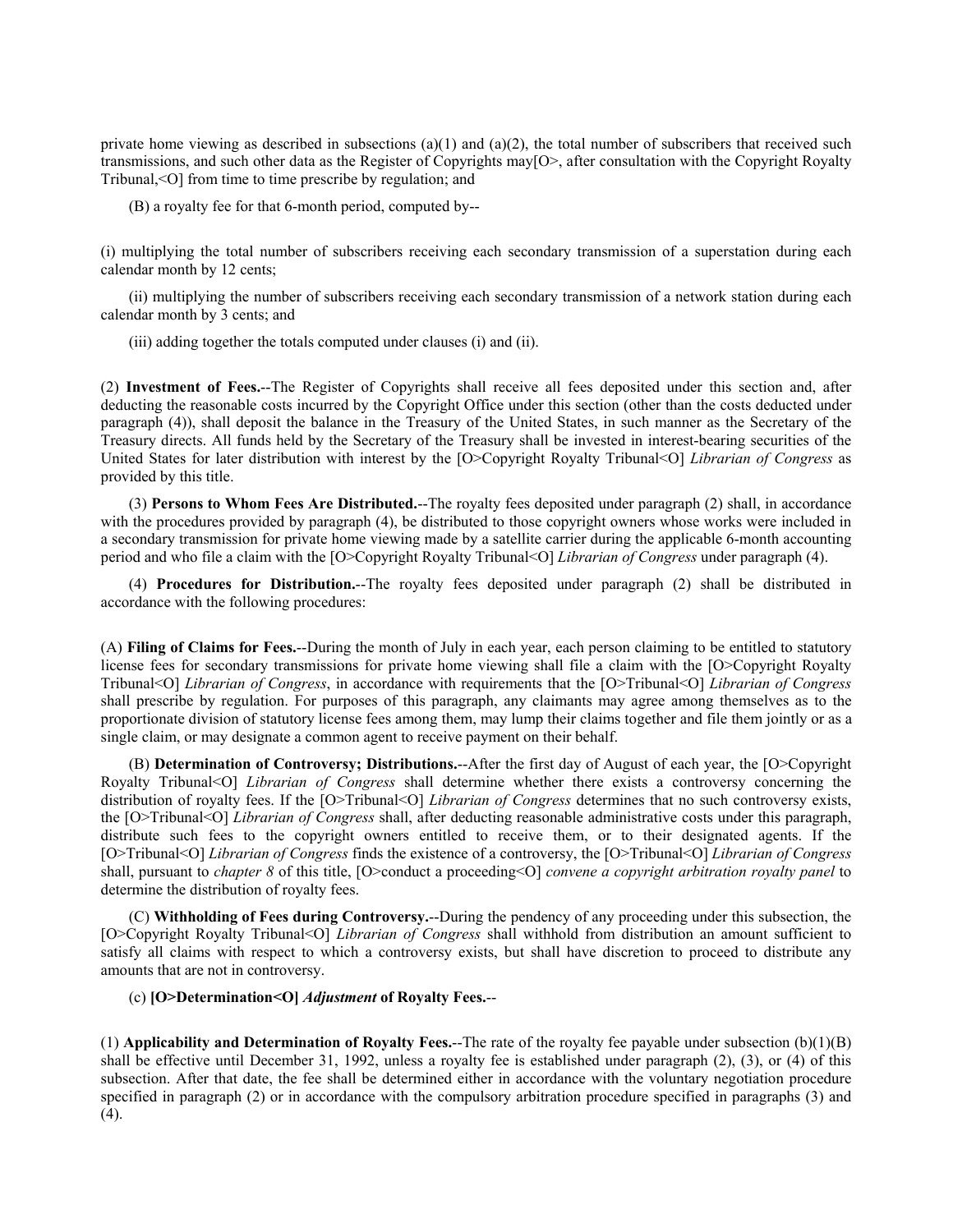#### (2) **Fee Set by Voluntary Negotiation.**--

(A) **Notice of Initiation of Proceedings.**--On or before July 1, 1991, the [O>Copyright Royalty Tribunal<O] *Librarian of Congress* shall cause notice to be published in the Federal Register of the initiation of voluntary negotiation proceedings for the purpose of determining the royalty fee to be paid by satellite carriers under subsection  $(b)(1)(B)$ .

(B) **Negotiations.**--Satellite carriers, distributors, and copyright owners entitled to royalty fees under this section shall negotiate in good faith in an effort to reach a voluntary agreement or voluntary agreements for the payment of royalty fees. Any such satellite carriers, distributors, and copyright owners may at any time negotiate and agree to the royalty fee, and may designate common agents to negotiate, agree to, or pay such fees. If the parties fail to identify common agents, the [O>Copyright Royalty Tribunal<O] *Librarian of Congress* shall do so, after requesting recommendations from the parties to the negotiation proceeding. The parties to each negotiation proceeding shall bear the entire cost thereof.

(C) **Agreements Binding on Parties; Filing of Agreements.**--Voluntary agreements negotiated at any time in accordance with this paragraph shall be binding upon all satellite carriers, distributors, and copyright owners that are parties thereto. Copies of such agreements shall be filed with the Copyright Office within 30 days after execution in accordance with regulations that the Register of Copyrights shall prescribe.

(D) **Period Agreement is in Effect.**--The obligation to pay the royalty fees established under a voluntary agreement which has been filed with the Copyright Office in accordance with this paragraph shall become effective on the date specified in the agreement, and shall remain in effect until December 31, 1994.

# (3) **Fee Set by Compulsory Arbitration.**--

(A) **Notice of Initiation of Proceedings.**--On or before December 31, 1991, the [O>Copyright Royalty Tribunal<O] *Librarian of Congress* shall cause notice to be published in the Federal Register of the initiation of arbitration proceedings for the purpose of determining a reasonable royalty fee to be paid under subsection  $(b)(1)(B)$  by satellite carriers who are not parties to a voluntary agreement filed with the Copyright Office in accordance with paragraph (2). [O>Such notice shall include the names and qualifications of potential arbitrators chosen by the Tribunal from a list of available arbitrators obtained from the American Arbitration Association or such similar organization as the Tribunal shall select.<O] *Such arbitration proceeding shall be conducted under chapter 8.*

[O>(B) **Selection of Arbitration Panel.**--Not later than 10 days after publication of the notice initiating an arbitration proceeding, and in accordance with procedures to be specified by the Copyright Royalty Tribunal, one arbitrator shall be selected from the published list by copyright owners who claim to be entitled to royalty fees under subsection (b)(4) and who are not party to a voluntary agreement filed with the Copyright Office in accordance with paragraph (2), and one arbitrator shall be selected from the published list by satellite carriers and distributors who are not parties to such a voluntary agreement. The two arbitrators so selected shall, within 10 days after their selection, choose a third arbitrator from the same list, who shall serve as chairperson of the arbitrators. If either group fail to agree upon the selection of an arbitrator, or if the arbitrators selected by such groups fail to agree upon the selection of a chairperson, the Copyright Royalty Tribunal shall promptly select the arbitrator or chairperson, respectively. The arbitrators selected under this subparagraph shall constitute an Arbitration Panel.<O]

[O>(C) **Arbitration Proceeding.**--The Arbitration Panel shall conduct an arbitration proceeding in accordance with such procedures as it may adopt. The Panel shall act on the basis of a fully documented written record. Any copyright owner who claims to be entitled to royalty fees under subsection (b)(4), any satellite carrier, and any distributor, who is not party to a voluntary agreement filed with the Copyright Office in accordance with paragraph (2), may submit relevant information and proposals to the Panel. The parties to the proceeding shall bear the entire cost thereof in such manner and proportion as the Panel shall direct. < O]

[O>(D)<O] *(B)* **Factors for Determining Royalty Fees.**--In determining royalty fees under this paragraph, the [O>Arbitration Panel<O] *copyright arbitration royalty panel appointed under chapter 8* shall consider the approximate average cost to a cable system for the right to secondarily transmit to the public a primary transmission made by a broadcast station, the fee established under any voluntary agreement filed with the Copyright Office in accordance with paragraph (2), and the last fee proposed by the parties, before proceedings under this paragraph, for the secondary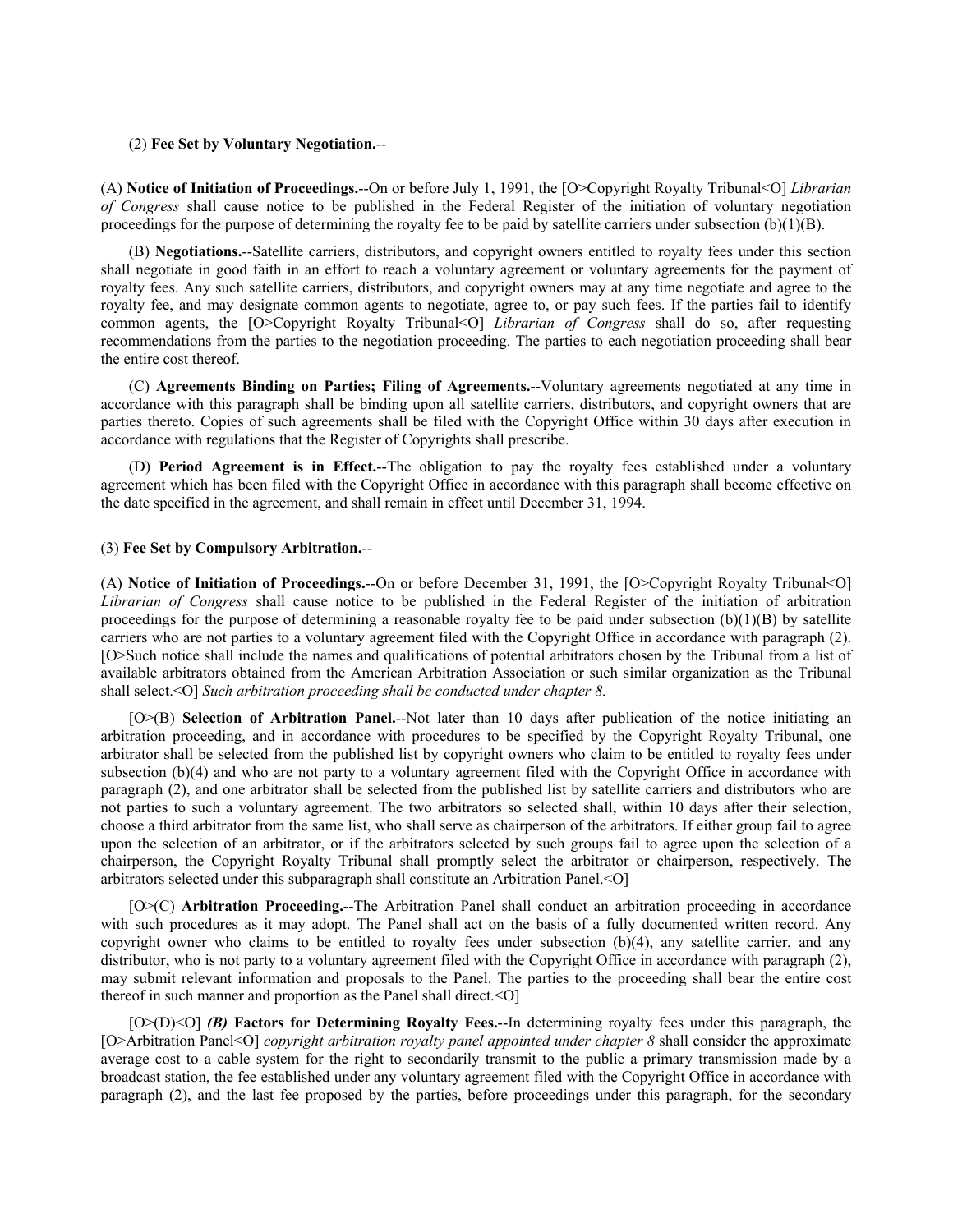transmission of superstations or network stations for private home viewing. The fee shall also be calculated to achieve the following objectives:

(i) To maximize the availability of creative works to the public.

(ii) To afford the copyright owner a fair return for his or her creative work and the copyright user a fair income under existing economic conditions.

(iii) to reflect the relative roles of the copyright owner and the copyright user in the product made available to the public with respect to relative creative contribution, technological contribution, capital investment, cost, risk, and contribution to the opening of new markets for creative expression and media for their communication.

(iv) to minimize any disruptive impact on the structure of the industries involved and on generally prevailing industry practices.

[O>(E) **Report to Copyright Royalty Tribunal.**--Not later than 60 days after publication of the notice initiating an arbitration proceeding, the Arbitration Panel shall report to the Copyright Royalty Tribunal its determination concerning the royalty fee. Such report shall be accompanied by the written record, and shall set forth the facts that the Panel found relevant to its determination and the reasons why its determination is consistent with the criteria set forth in subparagraph  $(D)$ .< $O$ ]

[O>(F) **Action by Copyright Royalty Tribunal.**--Within 60 days after receiving the report of the Arbitration Panel under subparagraph (E), the Copyright Royalty Tribunal shall adopt or reject the determination of the Panel. The Tribunal shall adopt the determination of the Panel unless the Tribunal finds that the determination is clearly inconsistent with the criteria set forth in subparagraph (D). If the Tribunal rejects the determination of the Panel, the Tribunal shall, before the end of that 60-day period, and after full examination of the record created in the arbitration proceeding, issue an order, consistent with the criteria set forth in subparagraph (D), setting the royalty fee under this paragraph. The Tribunal shall cause to be published in the Federal Register the determination of the Panel, and the decision of the Tribunal with respect to the determination (including any order issued under the preceding sentence). The Tribunal shall also publicize such determination and decision in such other manner as the Tribunal considers appropriate. The Tribunal shall also make the report of the Arbitration Panel and the accompanying record available for public inspection and copying.<O]

[O>(G)<O] *(C)* **Period During Which Decision of** *Arbitration* **Panel or Order of [O>Tribunal<O]** *Librarian* **Effective.**--The obligation to pay the royalty fee established under a determination [O>of the Arbitration Panel<O] which--<sup></sup> [O>is confirmed by the Copyright Royalty Tribunal in accordance with this paragraph, or established by any order issued under subparagraph (F), shall become effective on the date when the decision of the Tribunal is published in the Federal Register under subparagraph (F), and shall remain in effect until modified in accordance with paragraph (4), or until December 31, 1994.<O]

*(i) is made by a copyright arbitration royalty panel in an arbitration proceeding under this paragraph and is adopted by the Librarian of Congress under section 802(f), or*

*(ii) is established by the Librarian of Congress under section 802(f),*

*shall become effective as provided in section 802(g).*

[O>(H)<O] *(D)* **Persons Subject to Royalty Fee.**--The royalty fee [O>adopted or ordered under subparagraph (F)<O] *referred to in subparagraph (C)* shall be binding on all satellite carriers, distributors, and copyright owners, who are not party to a voluntary agreement filed with the Copyright Office under paragraph (2).

[O>(4) **Judicial Review.**--Any decision of the Copyright Royalty Tribunal under paragraph (3) with respect to a determination of the Arbitration Panel may be appealed, by any aggrieved party who would be bound by the determination, to the United States Court of Appeals for the District of Columbia Circuit, within 30 days after the publication of the decision in the Federal Register. The pendency of an appeal under this paragraph shall not relieve satellite carriers of the obligation under subsection (b)(1) to deposit the statement of account and royalty fees specified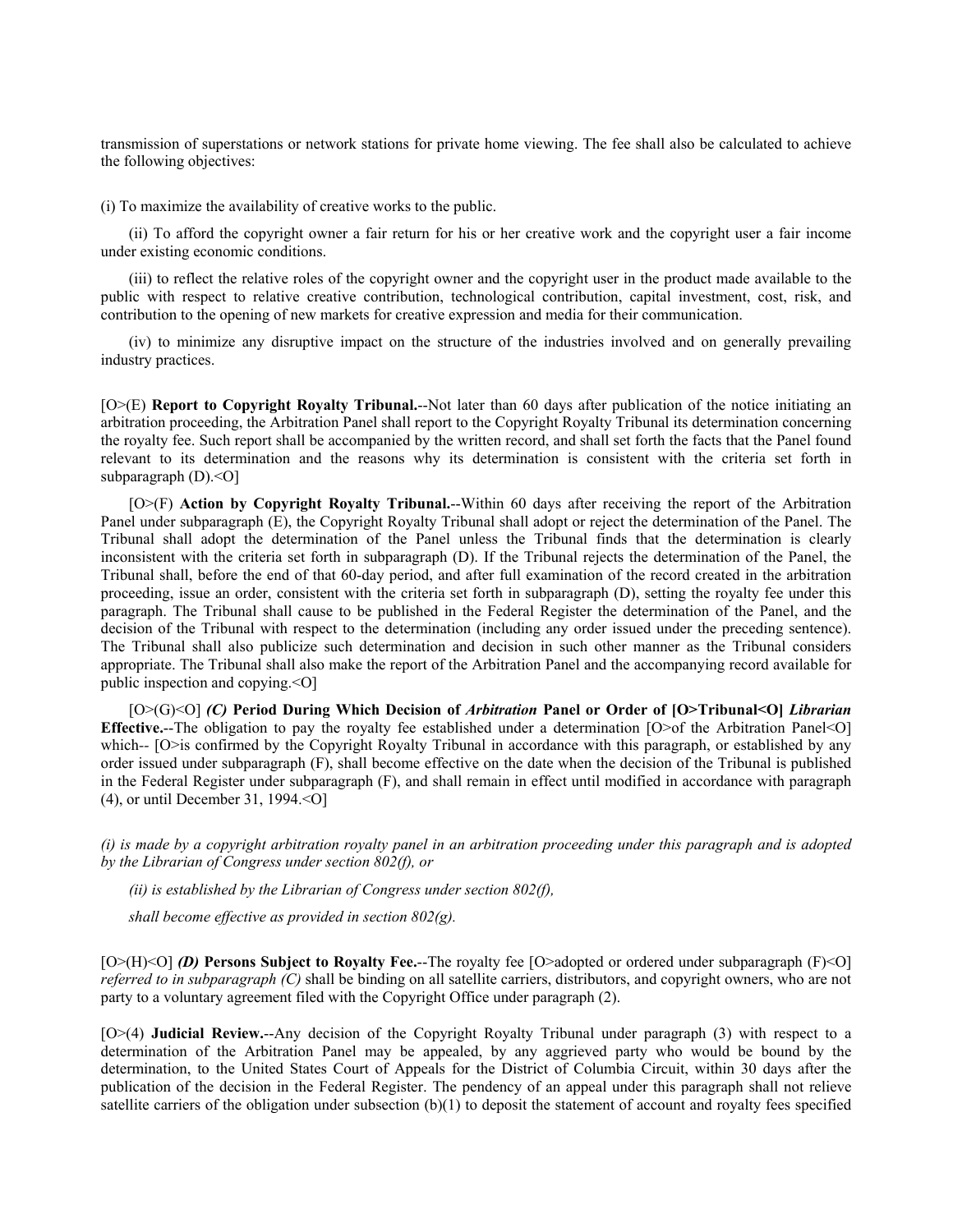in that subsection. The court shall have jurisdiction to modify or vacate a decision of the Tribunal only if it finds, on the basis of the record before the Tribunal and the statutory criteria set forth in paragraph (3)(D), that the Arbitration Panel or the Tribunal acted in an arbitrary manner. If the court modifies the decision of the Tribunal, the court shall have jurisdiction to enter its own determination with respect to royalty fees, to order the repayment of any excess fees deposited under subsection  $(b)(1)(B)$ , and to order the payment of any unpaid fees, and the interest pertaining respectively thereto, in accordance with its final judgment. The court may further vacate the decision of the Tribunal and remand the case for arbitration proceedings in accordance with paragraph (3).<O]

(d) **Definitions.**--As used in this section--

(1) **Distributor.**--The term ''distributor'' means an entity which contracts to distribute secondary transmissions from a satellite carrier and, either as a single channel or in a package with other programming, provides the secondary transmission either directly to individual subscribers for private home viewing or indirectly through other program distribution entities.

(2) **Network Station.**--The term ''network station'' has the meaning given that term in section 111(f) of this title, and includes any translator station or terrestrial satellite station that rebroadcasts all or substantially all of the programming broadcast by a network station.

(3) **Primary Network Station.**--The term ''primary network station'' means a network station that broadcasts or rebroadcasts the basic programming service of a particular national network.

(4) **Primary Transmission.**--The term ''primary transmission'' has the meaning given that term in section 111(f) of this title.

(5) **Private Home Viewing.**--The term ''private home viewing'' means the viewing, for private use in a household by means of satellite reception equipment which is operated by an individual in that household and which serves only such household, of a secondary transmission delivered by a satellite carrier of a primary transmission of a television station licensed by the Federal Communications Commission.

(6) **Satellite Carrier.**--The term ''satellite carrier'' means an entity that uses the facilities of a satellite or satellite service licensed by the Federal Communications Commission, to establish and operate a channel of communications for point-to-multipoint distribution of television station signals, and that owns or leases a capacity or service on a satellite in order to provide such point-to-multipoint distribution, except to the extent that such entity provides such distribution pursuant to tariff under the Communications Act of 1934, other than for private home viewing.

(7) **Secondary Transmission.**--The term ''secondary transmission'' has the meaning given that term in section 111(f) of this title.

(8) **Subscriber.**--The term ''subscriber'' means an individual who receives a secondary transmission service for private home viewing by means of a secondary transmission from a satellite carrier and pays a fee for the service, directly or indirectly, to the satellite carrier or to a distributor.

(9) **Superstation.**--The term ''superstation'' means a television broadcast station, other than a network station, licensed by the Federal Communications Commission that is secondarily transmitted by a satellite carrier.

(10) **Unserved Household.**--The term ''unserved household'', with respect to a particular television network, means a household that--

(A) cannot receive, through the use of a conventional outdoor rooftop receiving antenna, an over-the-air signal of grade B intensity (as defined by the Federal Communications Commission) of a primary network station affiliated with that network, and

(B) has not, within 90 days before the date on which that household subscribes, either initially or on renewal, to receive secondary transmissions by a satellite carrier of a network station affiliated with that network subscribed to a cable system that provides the signal of a primary network station affiliated with that network.

(e) **Exclusivity of This Section With Respect to Secondary Transmissions of Broadcast Stations by Satellite to Members of the Public.**--No provision of section 111 of this title or any other law (other than this section) shall be construed to contain any authorization, exemption, or license through which secondary transmissions by satellite carrier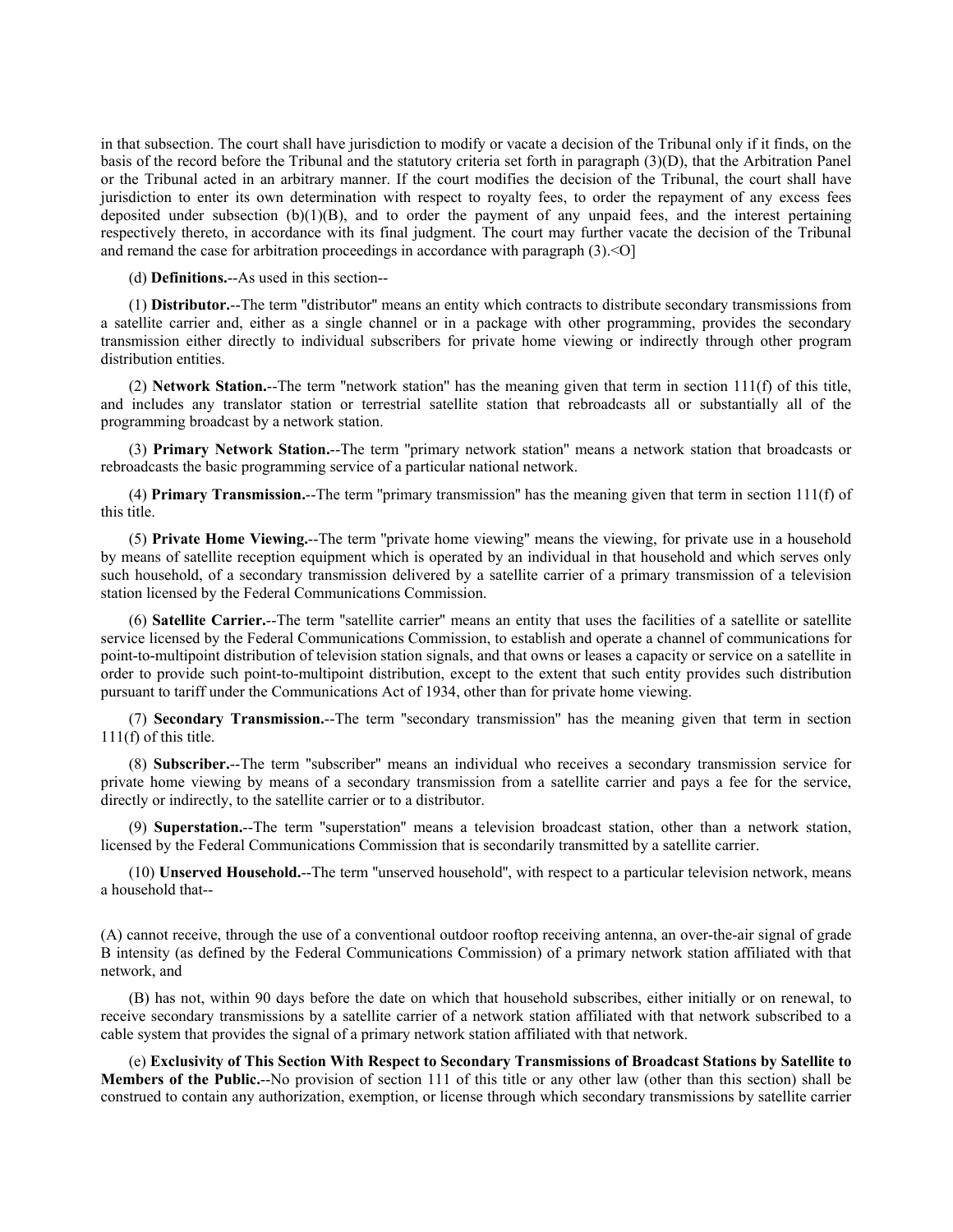for private home viewing of programming contained in a primary transmission made by a superstation or a network station may be made without obtaining the consent of the copyright owner.

\* \* \* \* \*

## **Chapter 8--COPYRIGHT [O>ROYALTY TRIBUNAL<O]** *ARBITRATION ROYALTY PANELS*

Sec.

801. [O>Copyright Royalty Tribunal<O] *Copyright arbitration royalty panels*: Establishment and purpose.

802. Membership [O>of the Tribunal<O] *and proceedings of copyright arbitration royalty panels.*

[O>803. Procedures of the Tribunal<O].

[O>804.<0] *803*. Institution and conclusion of proceedings.

[O>805. Staff of the Tribunal.<0]

[O>806. Administrative support of the Tribunal.<O]

[O>807. Deduction of costs of proceedings.<0]

[O>808. Reports.<0]

[O>809. Effective date of final determinations.<O]

[O>810. Judicial review.<O]

#### **§ 801. [O>Copyright Royalty Tribunal<O]** *Copyright arbitration royalty panels***: Establishment and purpose**

(a) [O>There is hereby created an independent Copyright Royalty Tribunal in the legislative branch.<O] *Establishment.--The Librarian of Congress, upon the recommendation of the Register of Copyrights, is authorized to appoint and convene copyright arbitration royalty panels.*

(b) *Purposes.--*Subject to the provisions of this chapter, the purposes of the [O>Tribunal<O] *copyright arbitration royalty panels* shall be--

(1) to make determinations concerning the adjustment of reasonable copyright royalty rates as provided in sections 115 and 116, and to make determinations as to reasonable terms and rates of royalty payments as provided in section 118. The rates applicable under sections 115 and 116 shall be calculated to achieve the following objectives:

(A) To maximize the availability of creative works to the public;

(B) To afford the copyright owner a fair return for his creative work and the copyright user a fair income under existing economic conditions;

(C) To reflect the relative roles of the copyright owner and the copyright user in the product made available to the public with respect to relative creative contribution, technological contribution, capital investment, cost, risk, and contribution to the opening of new markets for creative expression and media for their communication;

(D) To minimize any disruptive impact on the structure of the industries involved and on generally prevailing industry practices.

(2) to make determinations concerning the adjustment of the copyright royalty rates in section 111 solely in accordance with the following provisions: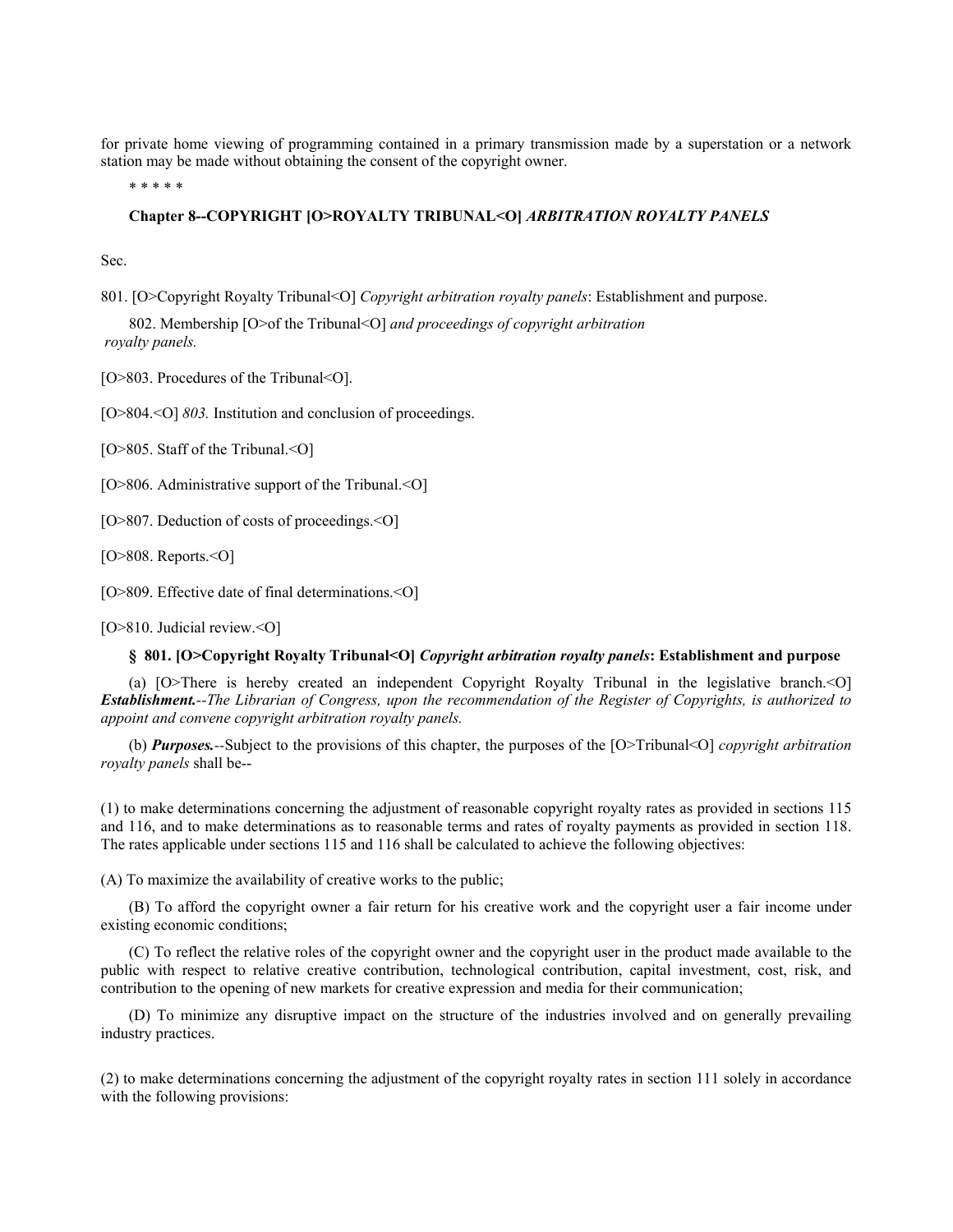(A) The rates established by section  $111(d)(1)(B)$  may be adjusted to reflect (i) national monetary inflation or deflation or (ii) changes in the average rates charged cable subscribers for the basic service of providing secondary transmissions to maintain the real constant dollar level of the royalty fee per subscriber which existed as of the date of enactment of this Act: *Provided*, That if the average rates charged cable system subscribers for the basic service of providing secondary transmissions are changed so that the average rates exceed national monetary inflation, no change in the rates established by section 111(d)(1)(B) shall be permitted: *And provided further*, That no increase in the royalty fee shall be permitted based on any reduction in the average number of distant signal equivalents per subscriber. The [O>Commission<O] *copyright arbitration royalty panels* may consider all factors relating to the maintenance of such level of payments including, as an extenuating factor, whether the cable industry has been restrained by subscriber rate regulating authorities from increasing the rates for the basic service of providing secondary transmissions.

(B) In the event that the rules and regulations of the Federal Communications Commission are amended at any time after April 15, 1976, to permit the carriage by cable systems of additional television broadcast signals beyond the local service area of the primary transmitters of such signals, the royalty rates established by section  $111(d)(1)(B)$  may be adjusted to insure that the rates for the additional distant signal equivalents resulting from such carriage are reasonable in the light of the changes effected by the amendment to such rules and regulations. In determining the reasonableness of rates proposed following an amendment of Federal Communications Commission rules and regulations, the [O>Copyright Royalty Tribunal<O] *copyright arbitration royalty panels* shall consider, among other factors, the economic impact on copyright owners and users: *Provided*, That no adjustment in royalty rates shall be made under this subclause with respect to any distant signal equivalent or fraction thereof represented by (i) carriage of any signal permitted under the rules and regulations of the Federal Communications Commission in effect on April 15, 1976, or the carriage of a signal of the same type (that is, independent, network, or noncommercial educational) substituted for such permitted signal, or (ii) a television broadcast signal first carried after April 15, 1976, pursuant to an individual waiver of the rules and regulations of the Federal Communications Commission, as such rules and regulations were in effect on April 15, 1976.

(C) In the event of any change in the rules and regulations of the Federal Communications Commission with respect to syndicated and sports program exclusivity after April 15, 1976, the rates established by section  $111(d)(1)(B)$ may be adjusted to assure that such rates are reasonable in light of the changes to such rules and regulations, but any such adjustment shall apply only to the affected television broadcast signals carried on those systems affected by the change.

(D) The gross receipts limitations established by section  $111(d)(1)(C)$  and (D) shall be adjusted to reflect national monetary inflation or deflation or changes in the average rates charged cable system subscribers for the basic service of providing secondary transmissions to maintain the real constant dollar value of the exemption provided by such section; and the royalty rate specified therein shall not be subject to adjustment; *and*

(3) to distribute royalty fees deposited with the Register of Copyrights under sections 111, 116, [O>and 119(b),<O] *119(b), and 1003,* and to determine, in cases where controversy exists, the distribution of such fees.

[O>(4) to distribute royalty payments deposited with the Register of Copyrights under section 1003, to determine the distribution of such payments, and to carry out its other responsibilities under chapter  $10[.] \leq O$ 

[O>In determining whether a return to a copyright owner under section 116 is fair, appropriate weight shall be given to-  $-5$ 

 $[O>(i)]$  the rates previously determined by the Tribunal to provide a fair return to the copyright owner, and  $[O]$ 

[O>(ii) the rates contained in any license negotiated pursuant to section 116A of this title.<O]

(c) [O>As soon as possible after the date of the enactment of this Act, and no later than six months following such date, the President shall publish a notice announcing the initial appointments provided in section 802, and shall designate an order of seniority among the initially-appointed commissioners for purposes of section 802(b).<0] *Rulings.--The Librarian of Congress, upon the recommendation of the Register of Copyrights, may, before a copyright arbitration panel is convened, make any necessary procedural or evidentiary rulings that would apply to the proceedings conducted by such panel*.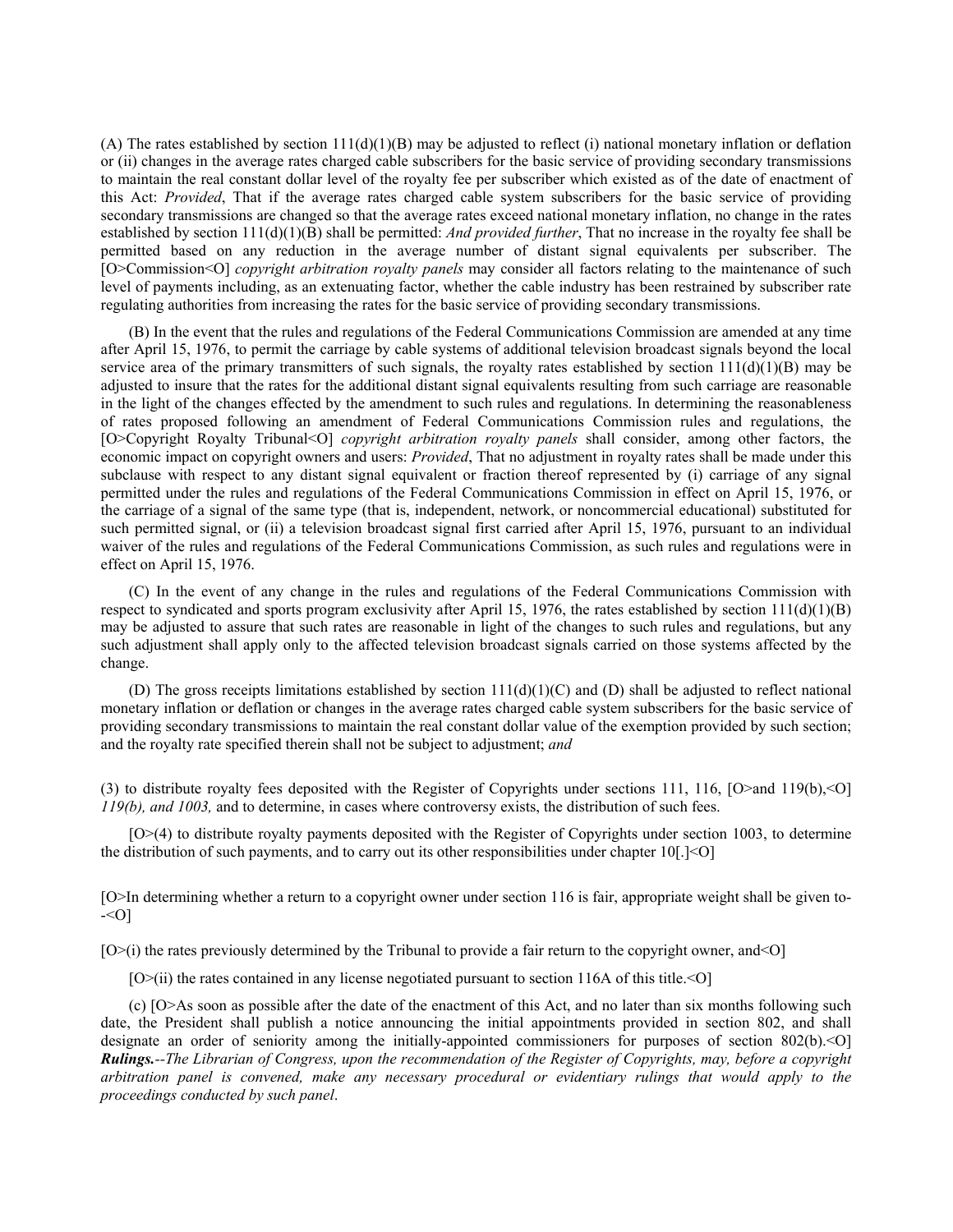*(d) Administrative support of copyright arbitration royalty panels.--The Library of Congress, upon the recommendation of the Register of Copyrights, shall provide the copyright arbitration royalty panels with the necessary administrative services related to proceedings under this chapter.*

# **§ 802. [O>Membership of the Tribunal<O]** *Membership and proceedings of copyright arbitration royalty panels*

(a) [O>The Tribunal shall be composed of three Commissioners appointed by the President by and with the advice and consent of the Senate. The term of office of any individual appointed as a Commissioner shall be seven years except that a Commissioner may serve after the expiration of his or her term until a successor has taken office. Each Commissioner shall be compensated at the rate of pay in effect for Level V of the Executive Schedule under section 5316 of title 5.<O] *Composition of copyright arbitration royalty panels.--A copyright arbitration royalty panel shall consist of 3 arbitrators selected by the Librarian of Congress pursuant to subsection (b).*

(b) [O>Upon convening the commissioners shall elect a chairman from among the commissioners appointed for a full seven-year term. Such chairman shall serve for a term of one year. Thereafter, the most senior commissioner who has not previously served as chairman shall serve as chairman for a period of one year, except that, if all commissioners have served a full term as chairman, the most senior commissioner who has served the least number of terms as chairman shall be designated as chairman.<O] *Selection of arbitration panel.--Not later than 10 days after publication of a notice in the Federal Register initiating an arbitration proceeding under section 803, and in accordance with procedures specified by the Register of Copyrights, the Librarian of Congress shall, upon the recommendation of the Register of Copyrights, select 2 arbitrators from lists provided by professional arbitration associations. Qualifications of the arbitrators shall include experience in conducting arbitration proceedings and facilitating the resolution and settlement of disputes, and any qualifications which the Librarian of Congress, upon the recommendation of the Register of Copyrights, shall adopt by regulation. The 2 arbitrators so selected shall, within 10 days after their selection, choose a third arbitrator from the same lists, who shall serve as the chairperson of the arbitrators. If such 2 arbitrators fail to agree upon the selection of a third arbitrator, the Librarian of Congress shall promptly select the third arbitrator. The Librarian of Congress, upon the recommendation of the Register of Copyrights, shall adopt regulations regarding standards of conduct which shall govern arbitrators and the proceedings under this chapter.*

(c) [O>Any vacancy in the Tribunal shall not affect its powers and shall be filled, for the unexpired term of the appointment, in the same manner as the original appointment was made.<O] *Arbitration proceedings.--Copyright arbitration royalty panels shall conduct arbitration proceedings, subject to subchapter II of chapter 5 of title 5, for the purpose of making their determinations in carrying out the purposes set forth in section 801. The arbitration panels shall act on the basis of a fully documented written record, prior decisions of the Copyright Royalty Tribunal, prior copyright arbitration panel determinations, and rulings by the Librarian of Congress under section 801(c). Any copyright owner who claims to be entitled to royalties under section 111, 116, or 119, or any interested copyright party who claims to be entitled to royalties under section 1006, may submit relevant information and proposals to the arbitration panels in proceedings applicable to such copyright owner or interested copyright party, and any other person participating in arbitration proceedings may submit such relevant information and proposals to the arbitration panel conducting the proceedings. In ratemaking proceedings, the parties to the proceedings shall bear the entire cost thereof in such manner and proportion as the arbitration panels shall direct. In distribution proceedings, the parties shall bear the cost in direct proportion to their share of the distribution.*

*(d) Procedures.--Effective on the date of the enactment of the Copyright Royalty Tribunal Reform Act of 1993, the Librarian of Congress shall adopt the rules and regulations set forth in chapter 3 of title 37 of the Code of Federal Regulations to govern proceedings under this chapter. Such rules and regulations shall remain in effect unless and until the Librarian, upon the recommendation of the Register of Copyrights, adopts supplemental or superseding regulations under subchapter II of chapter 5 of title 5.*

*(e) Report to the Librarian of Congress.--Not later than 180 days after publication of the notice in the Federal Register initiating an arbitration proceeding, the copyright arbitration royalty panel conducting the proceeding shall report to the Librarian of Congress its determination concerning the royalty fees, as the case may be. Such report shall be accompanied by the written record, and shall set forth the facts that the arbitration panel found relevant to its determination.*

*(f) Action by Librarian of Congress.--Within 60 days after receiving the report of a copyright arbitration royalty panel under subsection (e), the Librarian of Congress, upon the recommendation of the Register of Copyrights, shall adopt or reject the determination of the arbitration panel. The Librarian shall adopt the determination of the arbitration*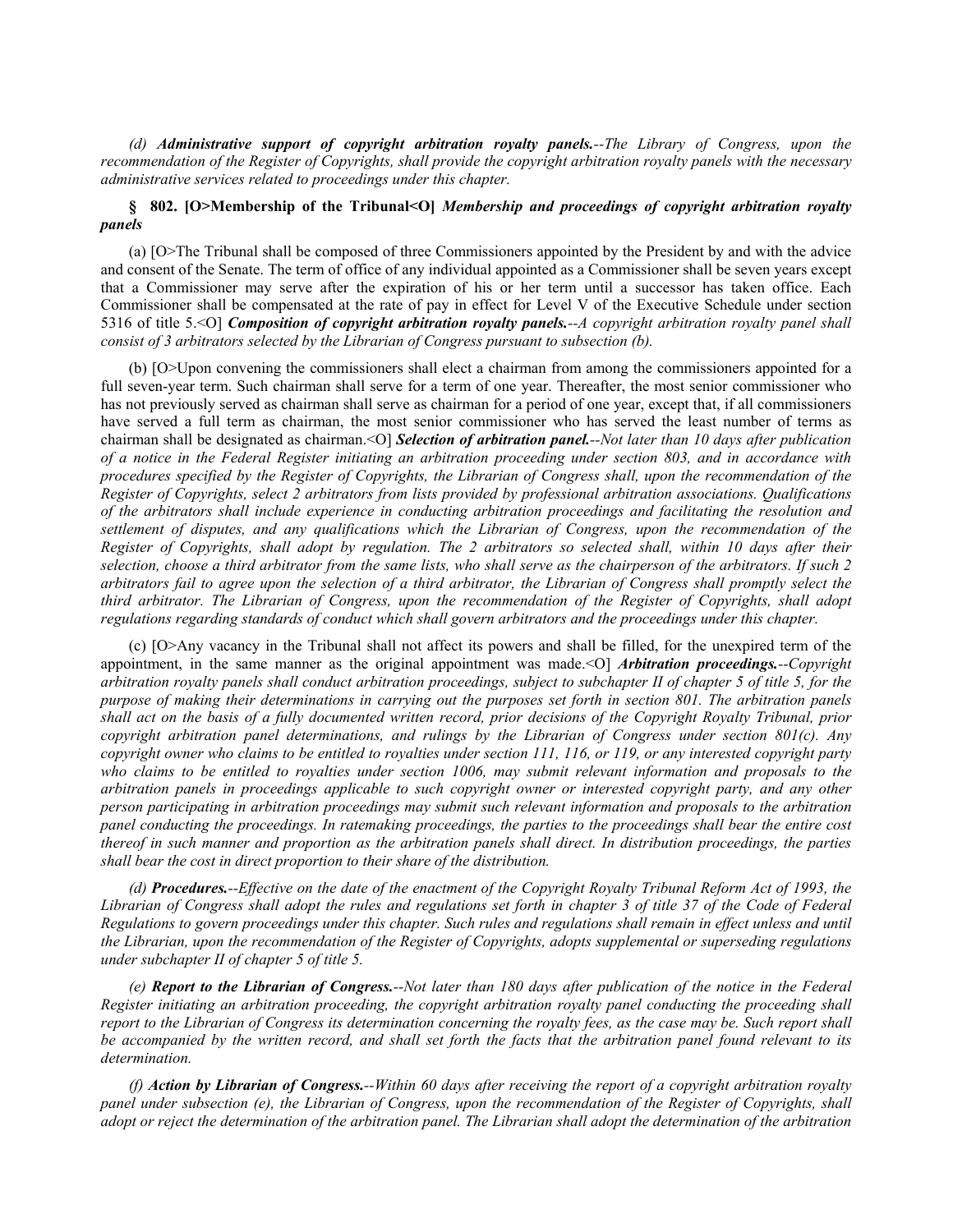*panel unless the Librarian finds that the determination is arbitrary or contrary to the applicable provisions of this title. If the Librarian rejects the determination of the arbitration panel, the Librarian shall, before the end of the 60-day period, and after full examination of the record created in the arbitration proceeding, issue an order setting the royalty fee or distribution of fees, as the case may be. The Librarian shall cause to be published in the Federal Register the determination of the arbitration panel, and the decision of the Librarian (including an order issued under the preceding sentence). The Librarian shall also publicize such determination and decision in such other manner as the Librarian considers appropriate. The Librarian shall also make the report of the arbitration panel and the accompanying record available for public inspection and copying*.

*(g) Judicial Review.--Any decision of the Librarian of Congress under subsection (f) with respect to a determination of an arbitration panel may be appealed, by any aggrieved party who would be bound by the determination, to the United States Court of Appeals for the District of Columbia Circuit, within 30 days after the publication of the decision in the Federal Register. If no appeal is brought within such 30-day period, the decision of the Librarian is final, and the royalty fee or determination with respect to the distribution of fees, as the case may be, shall take effect as set forth in the decision. The pendency of an appeal under this paragraph shall not relieve persons obligated to make royalty payments under sections 111, 115, 116, 118, 119, or 1003 who would be affected by the determination on appeal to deposit the statement of account and royalty fees specified in those sections. The court shall have jurisdiction to modify or vacate a decision of the Librarian only if it finds, on the basis of the record before the Librarian, that the Librarian acted in an arbitrary manner. If the court modifies the decision of the Librarian, the court shall have jurisdiction to enter its own determination with respect to the amount or distribution of royalty fees and costs, to order the repayment of any excess fees, and to order the payment of any underpaid fees, and the interest pertaining respsectively thereto, in accordance with its final judgment. The court may further vacate the decision of the arbitration panel and remand the case to the Librarian for arbitration proceedings in accordance with subsection (c)*.

#### *(h) Administrative Matters.*--

*(1) Deduction of costs from royalty fees.--The Librarian of Congress and the Register of Copyrights may, to the extent not otherwise provided under this title, deduct from royalty fees deposited or collected under this title the reasonable costs incurred by the Library of Congress and the Copyright Office under this chapter. Such deduction may be made before the fees are distributed to any copyright claimants. If no royalty pool exists from which their costs can be deducted, the Librarian of Congress and the Copyright Office may assess their reasonable costs directly to the parties to the most recent relevant arbitration proceeding*.

*(2) Positions required for administration of compulsory licensing.--Section 307 of the Legislative Branch Appropriations Act, 1994, shall not apply to employee positions in the Library of Congress that are required to be filled in order to carry out section 111, 115, 116, 118, or 119 or chapter 10*.

## **[O>§ 803. Procedures of the Tribunal<O]**

[O>(a) The Tribunal shall adopt regulations, not inconsistent with law, governing its procedure and methods of operation. Except as otherwise provided in this chapter, the Tribunal shall be subject to the provisions of the Administrative Procedure Act of June 11, 1946, as amended (c. 324, 60 Stat. 237, title *5, United States Code, chapter 5,* subchapter II and chapter 7).<0]

[O>(b) Every final determination of the Tribunal shall be published in the Federal Register. It shall state in detail the criteria that the Tribunal determined to be applicable to the particular proceeding, the various facts that it found relevant to its determination in that proceeding, and the specific reasons for its determination.<O]

### **[O>§ 804.<O]** *§ 803.* **Institution and conclusion of proceedings**

 $[O>(a)$  With respect to proceedings under section 801(b)(1) concerning the adjustment of royalty rates as provided in sections 115 and 116, and with respect to proceedings under section  $801(b)(2)(A)$  and (D)--<0]

[O>(1) on January 1, 1980, the Chairman of the Tribunal shall cause to be published in the Federal Register notice of commencement of proceedings under this chapter; and<O]

*(a)(1) With respect to proceedings under section 801(b)(1) concerning the adjustment of royalty rates as provided in sections 115 and 116, and with respect to proceedings under subparagraphs (A) and (D) of section 801(b)(2), during the calendar years specified in the schedule set forth in paragraphs (2), (3), and (4), any owner or user of a copyrighted*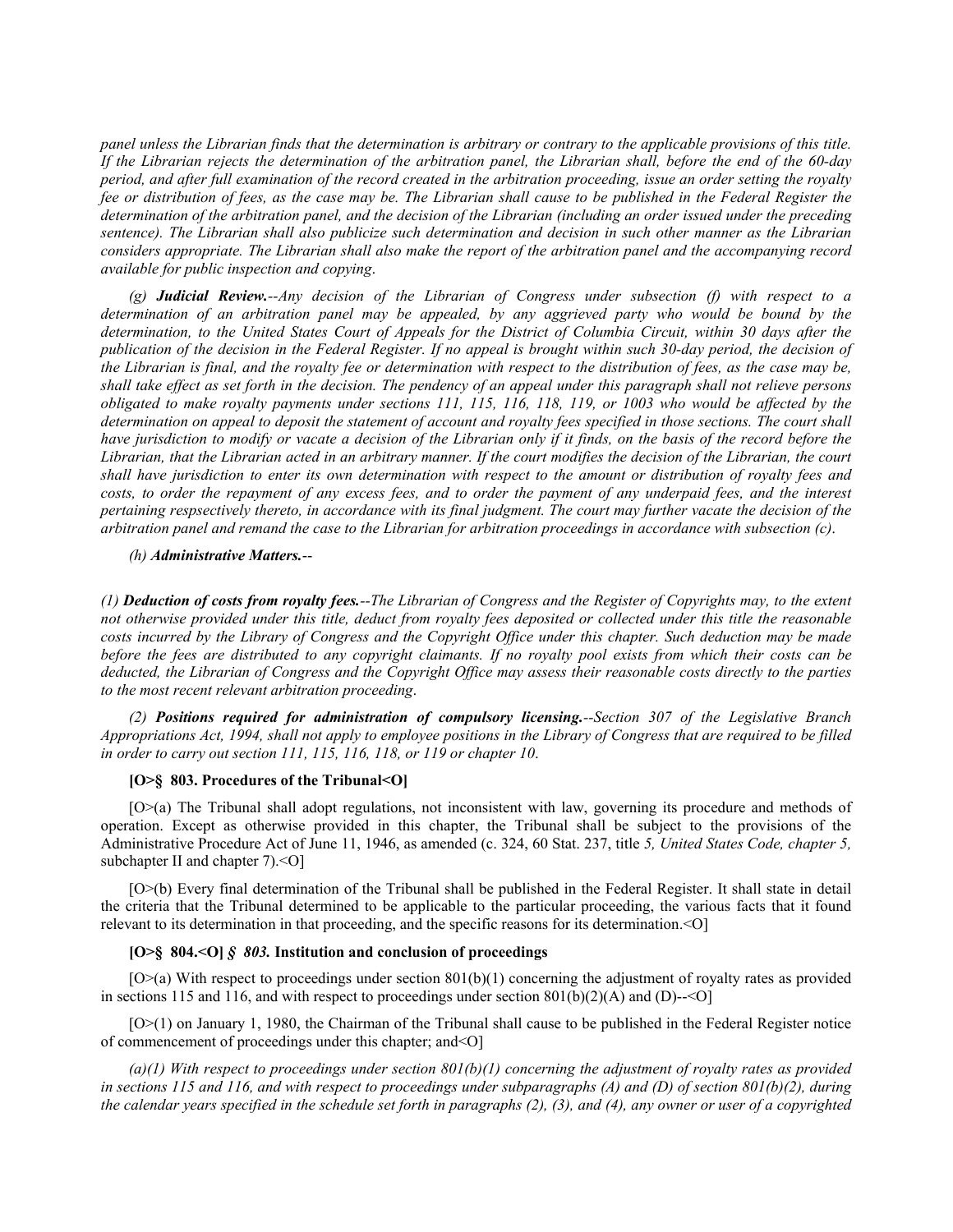*work whose royalty rates are specified by this title, established by the Copyright Royalty Tribunal before the date of the enactment of the Copyright Royalty Tribunal Reform Act of 1993, or established by a copyright arbitration royalty panel after such date of enactment, may file a petition with the Librarian of Congress declaring that the petitioner*  requests an adjustment of the rate. The Librarian of Congress shall, upon the recommendation of the Register of *Copyrights, make a determination as to whether the petitioner has such a significant interest in the royalty rate in which an adjustment is requested. If the Librarian determines that the petitioner has such a significant interest, the Librarian shall cause notice of this determination, with the reasons therefor, to be published in the Federal Register, together with the notice of commencement of proceedings under this chapter.*

[O>(2) during the calendar years specified in the following schedule, any owner or user of a copyrighted work whose royalty rates are specified by this title, or by a rate established by the Tribunal, may file a petition with the Tribunal declaring that the petitioner requests an adjustment of the rate. The Tribunal shall make a determination as to whether the applicant has a significant interest in the royalty rate in which an adjustment is requested. If the Tribunal determines that the petitioner has a significant interest, the Chairman shall cause notice of this determination, with the reasons therefor, to be published in the Federal Register, together with notice of commencement of proceedings under this chapter.<O]

*(2) In proceedings under section 801(b)(2)(A) and (D), a petition described in paragraph (1) may be filed during 1995 and in each subsequent fifth calendar year.*

 $[O>(A)]$  In proceedings under section  $[O(1(b))(2)(A)]$  and (D), such petition may be filed during 1985 and in each subsequent fifth calendar year.<O]

[O>(B) In proceedings under section 801(b)(1) concerning the adjustment of royalty rates as provided in section 116, such petition may be filed in 1987 and in each subsequent tenth calendar year.<O]

 $[O>(C)(i)]$  In proceedings under section  $801(b)(1)$  concerning the adjustment of royalty rates as provided in section 115, such petition may be filed in 1990 and in each subsequent tenth calendar year, and at any time within 1 year after negotiated licenses authorized by section 116A are terminated or expire and are not replaced by subsequent agreements.<O]

[O>(ii) If negotiated licenses authorized by section 116A come into force so as to supersede previous determinations of the Tribunal, as provided in section  $116A(d)$ , but thereafter are terminated or expire and are not replaced by subsequent agreements, the Tribunal shall, upon petition of any party to such terminated or expired negotiated license agreement, promptly establish an interim royalty rate or rates for the public performance by means of coin-operated phonorecord player of nondramatic musical works embodied in phonorecords which had been subject to the terminated or expired negotiated license agreement. Such interim royalty rate or rates shall be the same as the last such rate or rates and shall remain in force until the conclusion of proceedings to adjust the royalty rates applicable to such works, or until superseded by a new negotiated license agreement, as provided in section  $116A(d)$ .  $\leq O$ 

*(3) In proceedings under section 801(b)(1) concerning the adjustment of royalty rates as provided in section 115, a petition described in paragraph (1) may be filed in 1997 and in each subsequent tenth calendar year.*

*(4)(A) In proceedings under section 801(b)(1) concerning the adjustment of royalty rates as provided in section 116, a petition described in paragraph (1) may be filed at any time within 1 year after negotiated licenses authorized by section 116 are terminated or expire and are not replaced by subsequent agreement.*

*(B) If a negotiated license authorized by section 116 is terminated or expires and is not replaced by another such license agreement which provides permission to use a quantity of musical works not substantially smaller than the quantity of such works performed on coin-operated phonorecord players during the 1-year period ending March 1, 1989, the Librarian of Congress shall, upon petition filed under paragraph (1) within 1 year after such termination or expiration, convene a copyright arbitration panel. The arbitration panel shall promptly establish an interim royalty rate or rates for the public performance by means of a coin-operated phonorecord player of nondramatic musical works embodied in phonorecords which had been subject to the terminated or expired negotiated license agreement. Such rate or rates shall be the same as the last such rate or rates and shall remain in force until the conclusion of proceedings by*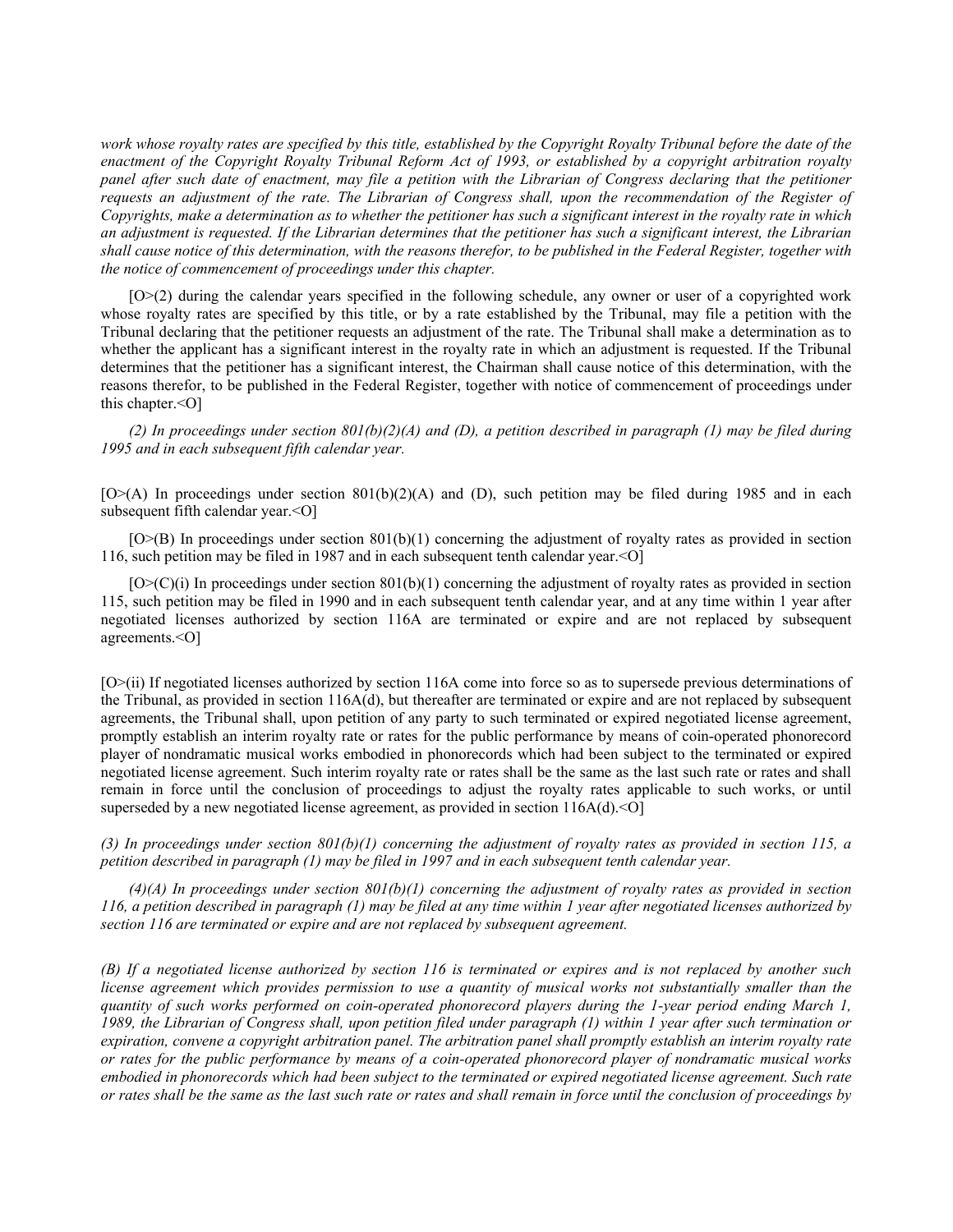*the arbitration panel, in accordance with section 802, to adjust the royalty rates applicable to such works, or until superseded by a new negotiated license agreement, as provided in section 116(b).*

(b) With respect to proceedings under [O>subclause<O] *subparagraph* (B) or (C) of section 801(b)(2), following an event described in either of those subsections, any owner or user of a copyrighted work whose royalty rates are specified by section 111, or by a rate established by the [O>Tribunal<O] *Copyright Royalty Tribunal or the Librarian of Congress*, may, within twelve months, file a petition with the [O>Tribunal<O] *Librarian* declaring that the petitioner requests an adjustment of the rate. In this event the [O>Tribunal<O] *Librarian* shall proceed as in [O>(a)(2), above,<O] *subsection (a) of this section.* Any change in royalty rates made by the [O>Tribunal<O] *Copyright Royalty Tribunal or the Librarian of Congress* pursuant to this subsection may be reconsidered in 1980, 1985, and each fifth calendar year thereafter, in accordance with the provisions in section  $801(b)(2)(B)$  or (C), as the case may be.

(c) With respect to proceedings under section 801(b)(1), concerning the determination of reasonable terms and rates of royalty payments as provided in section 118, the [O>Tribunal<O] *Librarian of Congress* shall proceed when and as provided by that section.

(d) With respect to proceedings under section  $801(b)(3)$  or (4), concerning the distribution of royalty fees in certain circumstances under sections 111, 116, 119, or 1007, the [O>Chairman of the Tribunal<O] *Librarian of Congress* shall, upon [O>determination by the Tribunal<O] *a determination* that a controversy exists concerning such distribution, cause to be published in the Federal Register notice of commencement of proceedings under this chapter.

[O>(e) All proceedings under this chapter shall be initiated without delay following publication of the notice specified in this section, and the Tribunal shall render its final decision in any such proceeding within one year from the date of such publication.<O]

# **[O>§ 805. Staff of the Tribunal<O]**

[O>(a) The Tribunal is authorized to appoint and fix the compensation of such employees as may be necessary to carry out the provisions of this chapter, and to prescribe their functions and duties.<O]

[O>(b) The Tribunal may procure temporary and intermittent services to the same extent as is authorized by section 3109 of title 5.<O]

## **[O>§ 806. Administrative support of the Tribunal<O]**

[O>(a) The Library of Congress shall provide the Tribunal with necessary administrative services, including those related to budgeting, accounting, financial reporting, travels, personnel, and procurement. The Tribunal shall pay the Library for such services, either in advance or by reimbursement from the funds of the Tribunal, at amounts to be agreed upon between the Librarian and the Tribunal.<O]

[O>(b) The Library of Congress is authorized to disburse funds for the Tribunal, under regulations prescribed jointly by the Librarian of Congress and the Tribunal and approved by the Comptroller General. Such regulations shall establish requirements and procedures under which every voucher certified for payment by the Library of Congress under this chapter shall be supported with a certification by a duly authorized officer or employee of the Tribunal, and shall prescribe the responsibilities and accountability of said officers and employees of the Tribunal with respect to such certifications.<O]

## **[O>§ 807. Deduction of costs of proceedings<O]**

[O>Before any funds are distributed pursuant to a final decision in a proceeding involving distribution of royalty fees, the Tribunal shall assess the reasonable costs of such proceeding.<O]

#### **[O>§ 808. Reports<O]**

[O>In addition to its publication of the reports of all final determinations as provided in section 803(b), the Tribunal shall make an annual report to the President and the Congress concerning the Tribunal's work during the preceding fiscal year, including a detailed fiscal statement of account.<O]

# **[O>§ 809. Effective date of final determinations<O]**

[O>Any final determination by the Tribunal under this chapter shall become effective thirty days following its publication in the Federal Register as provided in section 803(b), unless prior to that time an appeal has been filed pursuant to section 810, to vacate, modify, or correct such determination, and notice of such appeal has been served on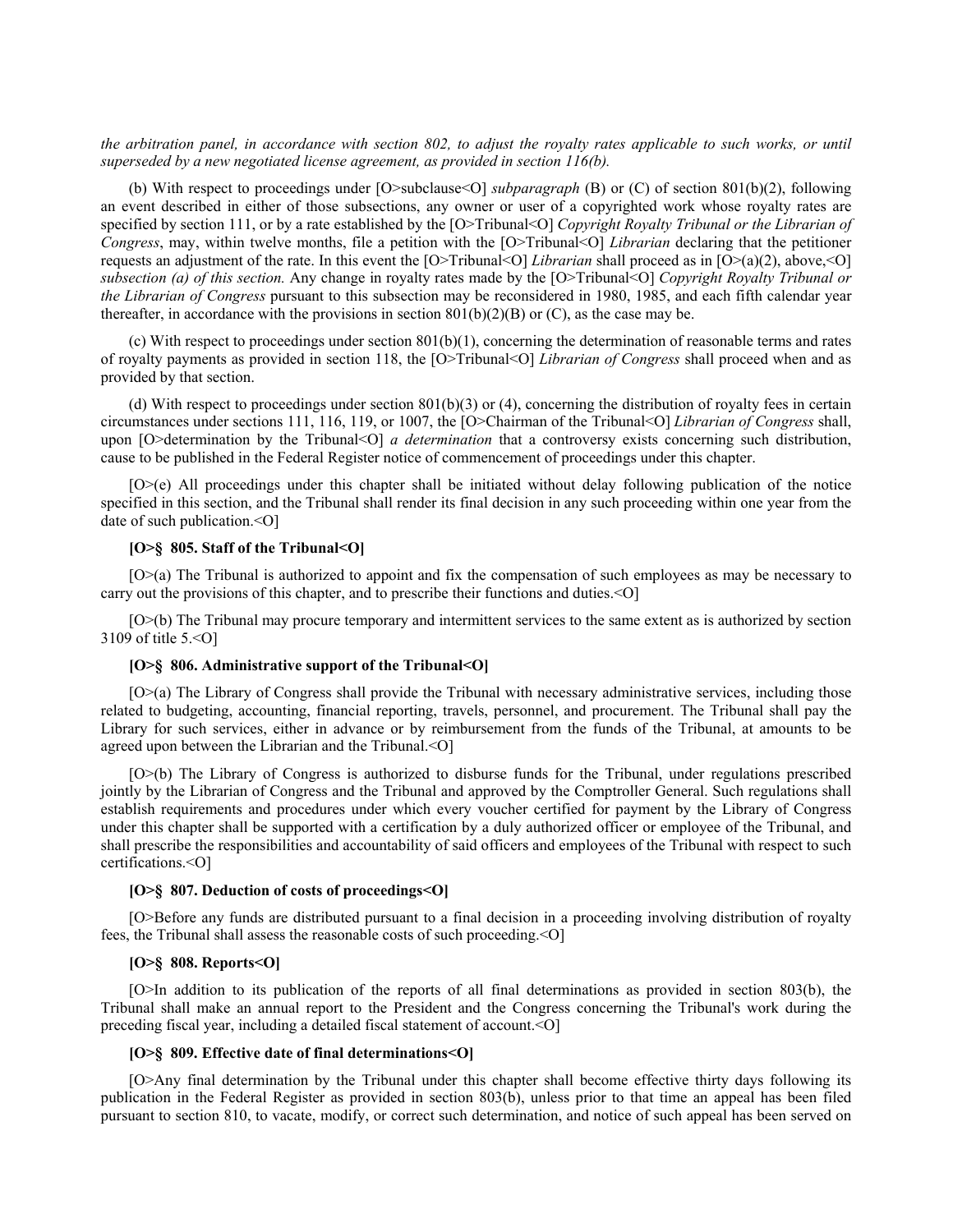all parties who appeared before the Tribunal in the proceeding in question. Where the proceeding involves the distribution of royalty fees under sections 111 or 116, the Tribunal shall, upon the expiration of such thirty-day period, distribute any royalty fees not subject to an appeal filed pursuant to section 810. < O]

# **[O>§ 810. Judicial Review<O]**

[O>Any final decision of the Tribunal in a proceeding under section 801(b) may be appealed to the United States Court of Appeals, within thirty days after its publication in the Federal Register by an aggrieved party. The judicial review of the decision shall be had, in accordance with *chapter 7* of title 5, on the basis of the record before the Tribunal. No court shall have jurisdiction to review a final decision of the Tribunal except as provided in this section.<0]

\* \* \* \* \*

## **§ 1004. Royalty payments**

(a) **Digital audio recording devices.**--

(1) **Amount of payment.**--The royalty payment due under section 1003 for each digital audio recording device imported into and distributed in the United States, or manufactured and distributed in the United States, shall be 2 percent of the transfer price. Only the first person to manufacture and distribute or import and distribute such device shall be required to pay the royalty with respect to such device.

(2) **Calculation for devices distributed with other devices.**--With respect to a digital audio recording device first distributed in combination with one or more devices, either as a physically integrated unit or as separate components, the royalty payment shall be calculated as follows:

(A) If the digital audio recording device and such other devices are part of a physically integrated unit, the royalty payment shall be based on the transfer price of the unit, but shall be reduced by any royalty payment made on any digital audio recording device included within the unit that was not first distributed in combination with the unit.

(B) If the digital audio recording device is not part of a physically integrated unit and substantially similar devices have been distributed separately at any time during the preceding 4 calendar quarters, the royalty payment shall be based on the average transfer price of such devices during those 4 quarters.

(C) If the digital audio recording device is not part of a physically integrated unit and substantially similar devices have not been distributed separately at any time during the preceding 4 calendar quarters, the royalty payment shall be based on a constructed price reflecting the proportional value of such device to the combination as a whole.

(3) **Limits on royalties.**--Notwithstanding paragraph (1) or (2), the amount of the royalty payment for each digital audio recording device shall not be less than \$ 1 nor more than the royalty maximum. The royalty maximum shall be \$ 8 per device, except that in the case of a physically integrated unit containing more than 1 digital audio recording device, the royalty maximum for such unit shall be \$ 12. During the 6th year after the effective date of this chapter, and not more than once each year thereafter, any interested copyright party may petition the [O>Copyright Royalty Tribunal<O] *Librarian of Congress* to increase the royalty maximum and, if more than 20 percent of the royalty payments are at the relevant royalty maximum, the [O>Tribunal<O] *Librarian of Congress* shall prospectively increase such royalty maximum with the goal of having no more than 10 percent of such payments at the new royalty maximum; however the amount of any such increase as a percentage of the royalty maximum shall in no event exceed the percentage increase in the Consumer Price Index during the period under review.

(b) **Digital audio recording media.**--The royalty payment due under section 1003 for each digital audio recording medium imported into and distributed in the United States, or manufactured and distributed in the United States, shall be 3 percent of the transfer price. Only the first person to manufacture and distribute or import and distribute such medium shall be required to pay the royalty with respect to such medium.

#### **§ 1005. Deposit of royalty payments and deduction of expenses**

The Register of Copyrights shall receive all royalty payments deposited under this chapter and, after deducting the reasonable costs incurred by the Copyright Office under this chapter, shall deposit the balance in the Treasury of the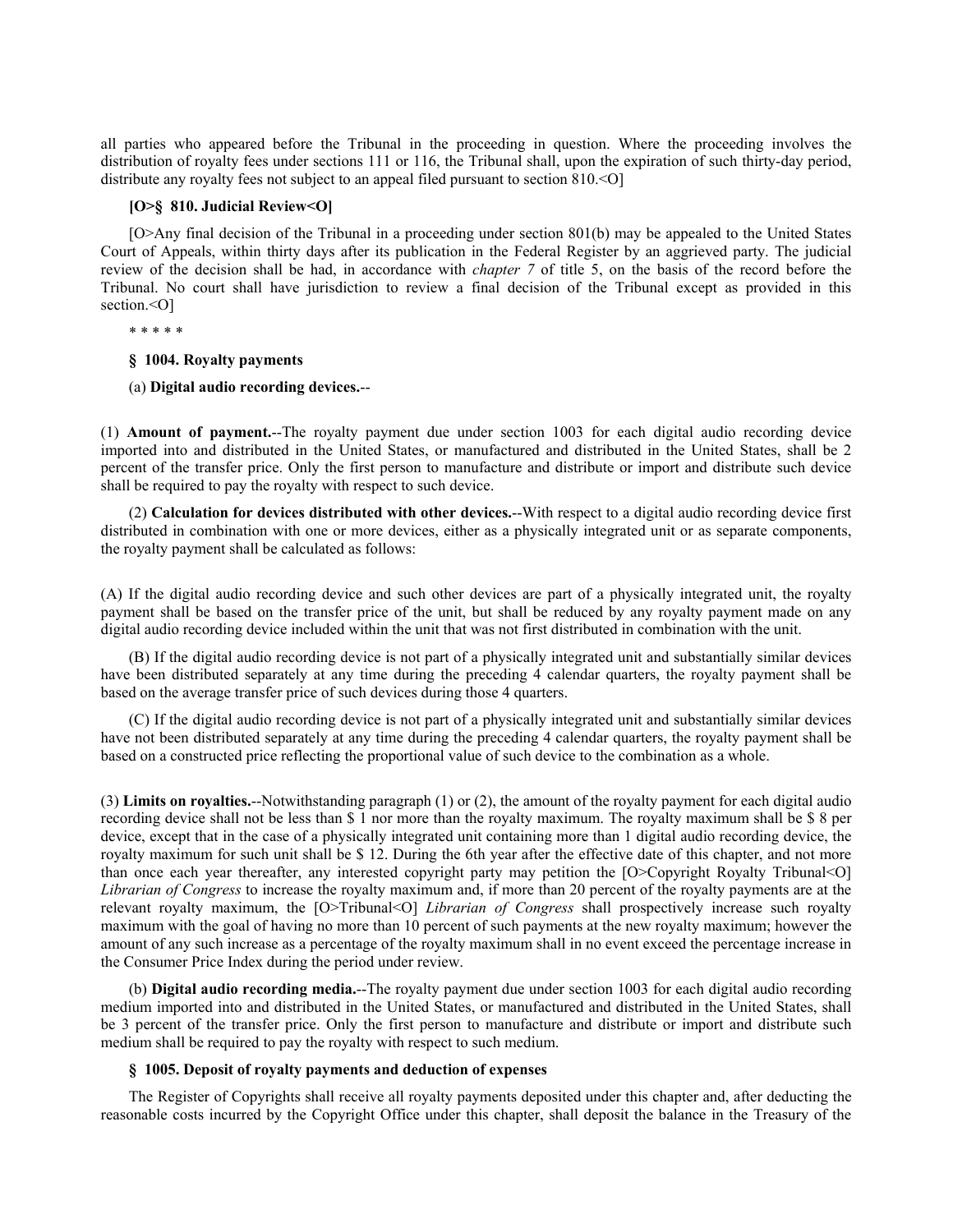United States as offsetting receipts, in such manner as the Secretary of the Treasury directs. All funds held by the Secretary of the Treasury shall be invested in interest-bearing United States securities for later distribution with interest under section 1007. The Register may, in the Register's discretion, 4 years after the close of any calendar year, close out the royalty payments account for that calendar year, and may treat any funds remaining in such account and any subsequent deposits that would otherwise be attributable to that calendar year as attributable to the succeeding calendar year. [O>The Register shall submit to the Copyright Royalty Tribunal, on a monthly basis, a financial statement reporting the amount of royalties under this chapter that are available for distribution.<O]

## **§ 1006. Entitlement to royalty payments**

(a) **Interested copyright parties.**--The royalty payments deposited pursuant to section 1005 shall, in accordance with the procedures specified in section 1007, be distributed to any interested copyright party--

(1) whose musical work or sound recording has been--

(A) embodied in a digital musical recording or an analog musical recording lawfully made under this title that has been distributed, and

(B) distributed in the form of digital musical recordings or analog musical recordings or disseminated to the public in transmissions, during the period to which such payments pertain; and

(2) who has filed a claim under section 1007.

(b) **Allocation of royalty payments to groups.**--The royalty payments shall be divided into 2 funds as follows:

(1) **The Sound Recordings Fund.**--66 2/3 percent of the royalty payments shall be allocated to the Sound Recordings Fund. 2 5/8 percent of the royalty payments allocated to the Sound Recordings Fund shall be placed in an escrow account managed by an independent administrator jointly appointed by the interested copyright parties described in section 1001(7)(A) and the American Federation of Musicians (or any successor entity) to be distributed to nonfeatured musicians (whether or not members of the American Federation of Musicians or any successor entity) who have performed on sound recordings distributed in the United States. 1 3/8 percent of the royalty payments allocated to the Sound Recordings Fund shall be placed in an escrow account managed by an independent administrator jointly appointed by the interested copyright parties described in section 1001(7)(A) and the American Federation of Television and Radio Artists (or any successor entity) to be distributed to nonfeatured vocalists (whether or not members of the American Federation [of] Television and Radio Artists or any successor entity) who have performed on sound recordings distributed in the United States. 40 percent of the remaining royalty payments in the Sound Recordings Fund shall be distributed to the interested copyright parties described in section  $1001(7)(C)$ , and 60 percent of such remaining royalty payments shall be distributed to the interested copyright parties described in section  $1001(7)(A)$ .

## (2) **The Musical Works Fund.**--

(A) 33 1/3 percent of the royalty payments shall be allocated to the Musical Works Fund for distribution to interested copyright parties described in section 1001(7)(B).

(B)(i) Music publishers shall be entitled to 50 percent of the royalty payments allocated to the Musical Works Fund.

(ii) Writers shall be entitled to the other 50 percent of the royalty payments allocated to the Musical Works Fund.

(c) **Allocation of royalty payments within groups.**--If all interested copyright parties within a group specified in subsection (b) do not agree on a voluntary proposal for the distribution of the royalty payments within each group, the [O>Copyright Royalty Tribunal<O] *Librarian of Congress shall convene a copyright arbitration royalty panel which* shall, pursuant to the procedures specified under section 1007(c), allocate royalty payments under this section based on the extent to which, during the relevant period--

(1) for the Sound Recordings Fund, each sound recording was distributed in the form of digital musical recordings or analog musical recordings; and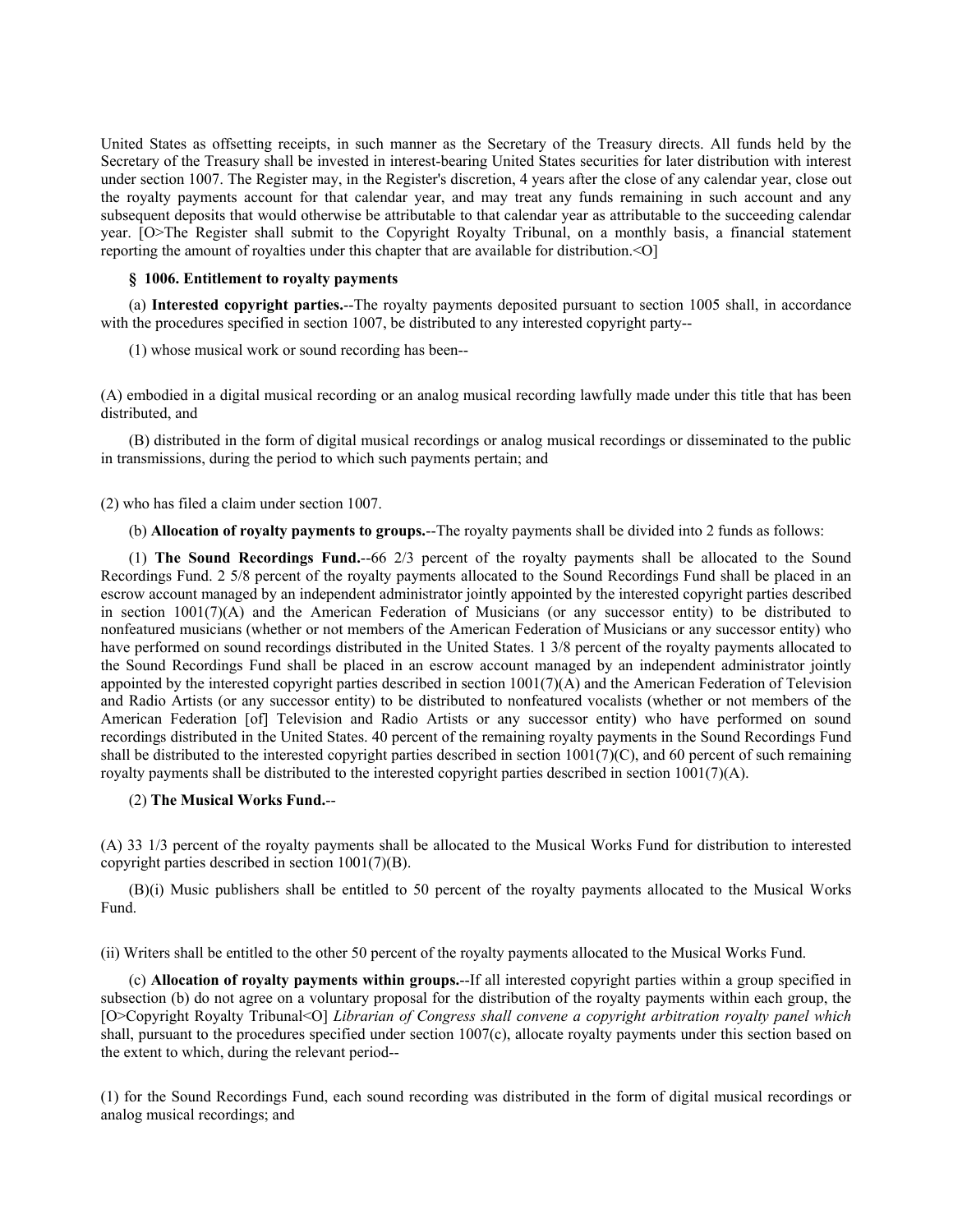(2) for the Musical Works Fund, each musical work was distributed in the form of digital musical recordings or analog musical recordings or disseminated to the public in transmissions.

### **§ 1007. Procedures for distributing royalty payments**

#### (a) **Filing of claims and negotiations.**--

(1) **Filing of claims.**--During the first 2 months of each calendar year after the calendar year in which this chapter takes effect, every interested copyright party seeking to receive royalty payments to which such party is entitled under section 1006 shall file with the [O>Copyright Royalty Tribunal<O] *Librarian of Congress* a claim for payments collected during the preceding year in such form and manner as the [O>Tribunal<O] *Librarian of Congress* shall prescribe by regulation.

(2) **Negotiations.**--Notwithstanding any provision of the antitrust laws, for purposes of this section interested copyright parties within each group specified in section 1006(b) may agree among themselves to the proportionate division of royalty payments, may lump their claims together and file them jointly or as a single claim, or may designate a common agent, including any organization described in section  $1001(7)(D)$ , to negotiate or receive payment on their behalf; except that no agreement under this subsection may modify the allocation of royalties specified in section 1006(b).

(b) **Distribution of payments in the absence of a dispute.**--Within 30 days after the period established for the filing of claims under subsection (a), in each year after the year in which this section takes effect, the [O>Copyright Royalty Tribunal<O] *Librarian of Congress* shall determine whether there exists a controversy concerning the distribution of royalty payments under section 1006(c). If the [O>Tribunal<O] *Librarian of Congress* determines that no such controversy exists, the [O>Tribunal<O] *Librarian of Congress* shall, within 30 days after such determination, authorize the distribution of the royalty payments as set forth in the agreements regarding the distribution of royalty payments entered into pursuant to subsection (a), after deducting its reasonable administrative costs under this section.

(c) **Resolution of disputes.**--[O>If the Tribunal finds the existence of a controversy, it shall, pursuant to *chapter 8* of this title, conduct a proceeding to determine the distribution of royalty payments.<O] *If the Librarian of Congress*  finds the existence of a controversy, the Librarian shall, pursuant to chapter 8 of this title, convene a copyright *arbitration royalty panel to determine the distribution of royalty payments.* During the pendency of such a proceeding, the [O>Tribunal<O] *Librarian of Congress* shall withhold from distribution an amount sufficient to satisfy all claims with respect to which a controversy exists, but shall, to the extent feasible, authorize the distribution of any amounts that are not in controversy. The [O>Tribunal<O] *Librarian of Congress* shall, before authorizing the distribution of such royalty payments, deduct [O>its reasonable administrative costs under this section<O] *the reasonable administrative costs incurred by the Librarian*.

\* \* \* \* \*

### **§ 1010. Arbitration of certain disputes**

(a) **Scope of arbitration.**--Before the date of first distribution in the United States of a digital audio recording device or a digital audio interface device, any party manufacturing, importing, or distributing such device, and any interested copyright party may mutually agree to binding arbitration for the purpose of determining whether such device is subject to section 1002, or the basis on which royalty payments for such device are to be made under section 1003.

(b) **Initiation of arbitration proceedings.**--Parties agreeing to such arbitration shall file a petition with the [O>Copyright Royalty Tribunal<O] *Librarian of Congress* requesting the commencement of an arbitration proceeding. The petition may include the names and qualifications of potential arbitrators. Within 2 weeks after receiving such a petition, the [O>Tribunal<O] *Librarian of Congress* shall cause notice to be published in the Federal Register of the initiation of an arbitration proceeding. Such notice shall include the names and qualifications of 3 arbitrators chosen by the [O>Tribunal<O] *Librarian of Congress* from a list of available arbitrators obtained from the American Arbitration Association or such similar organization as the [O>Tribunal<O] *Librarian of Congress* shall select, and from potential arbitrators listed in the parties' petition. The arbitrators selected under this subsection shall constitute an Arbitration Panel.

(c) **Stay of judicial proceedings.**--Any civil action brought under section 1009 against a party to arbitration under this section shall, on application of one of the parties to the arbitration, be stayed until completion of the arbitration proceeding.